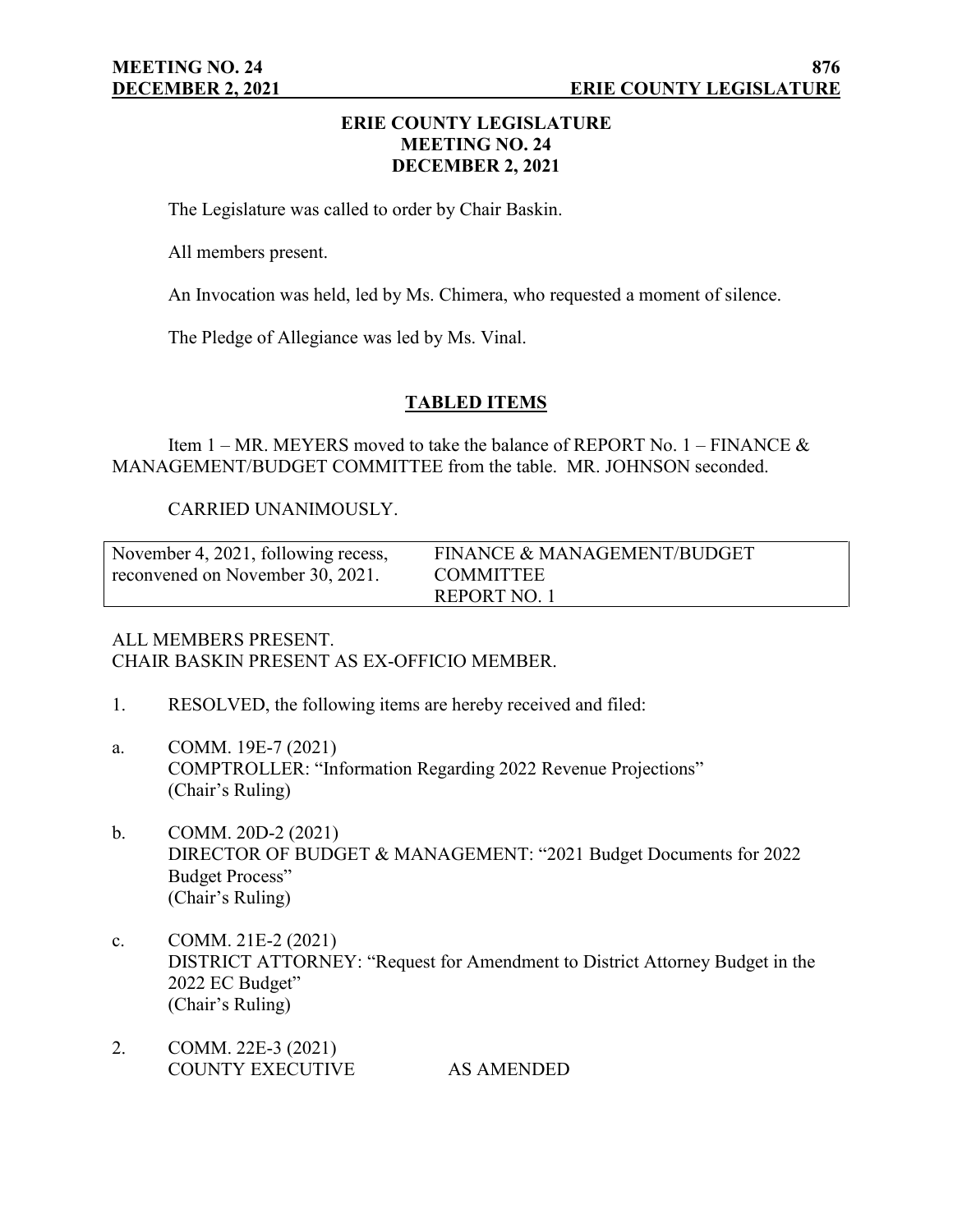# **MEETING NO. 24**

a. MAJORITY CAUCUS RESOLVED, that the Erie County Legislature hereby approves the County Executive's 2022 Tentative Budget with the amendments attached hereto.

(5-3) Legislators Greene, Lorigo and Mills voted in the negative.

## b. MINORITY CAUCUS

RESOLVED, amendments to the Majority Caucus amendments were offered to the County Executive's 2022 Tentative Budget, and approved or defeated by a majority vote. (3-5) Chair Baskin, Legislators Gilmour, Hardwick, Johnson and Meyers voted in the negative.

## **TIMOTHY J. MEYERS CHAIR**

MR. MEYERS moved to approve the balance of the report. MR. JOHNSON seconded.

CARRIED UNANIMOUSLY.

Item 2 - MR. MEYERS moved to take COMM. 22E-3 (2021) as Amended, the Tentative 2022 Erie County Budget as Amended, from the table. MR. JOHNSON seconded.

CARRIED UNANIMOUSLY.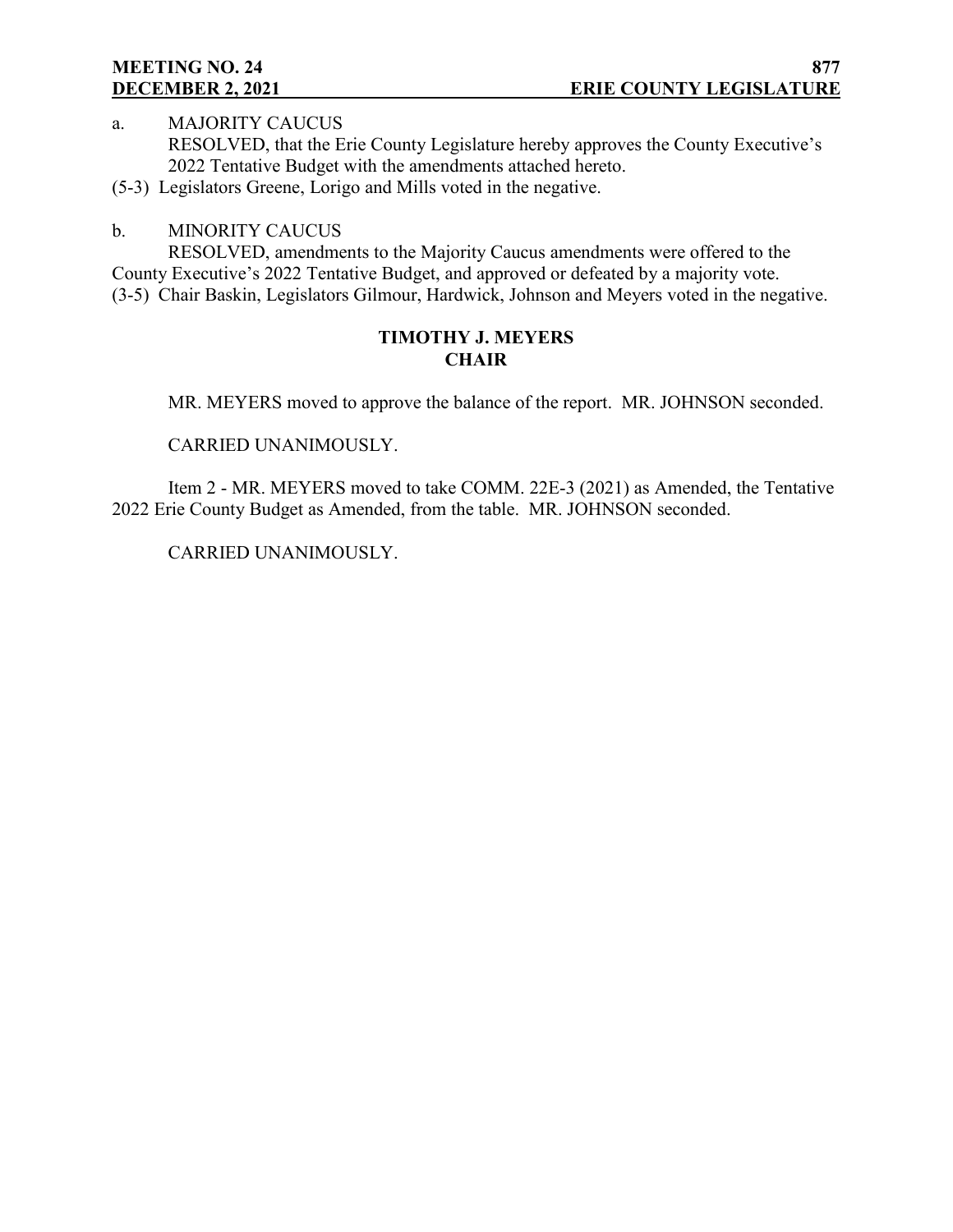Amendment to Comm. 22E-3 2022 Erie County Budget **Finance and Management/Budget Committee November 30, 2021**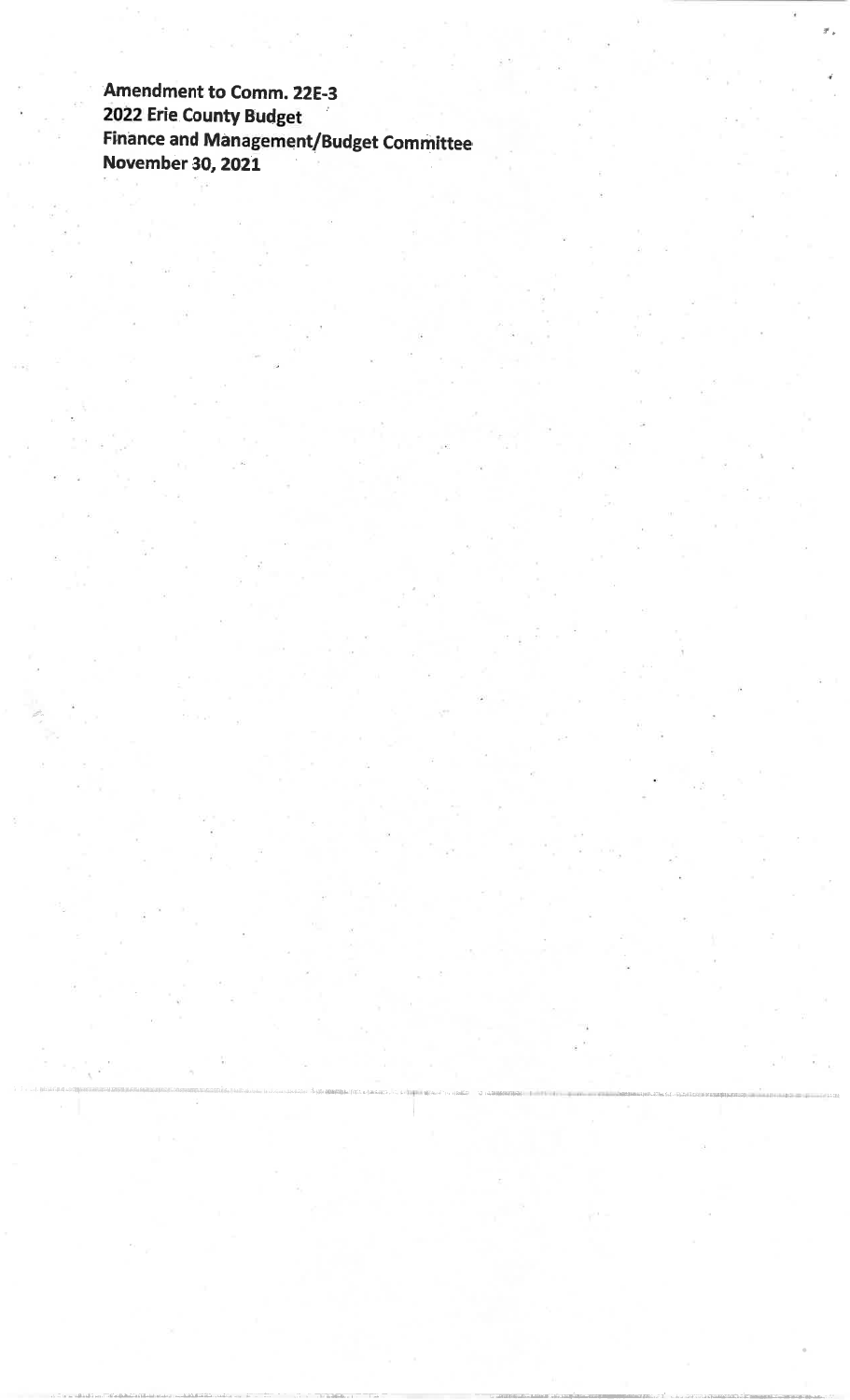# 2022 Erie County Budget **Book A Amendments** Proposed by the Majority Caucus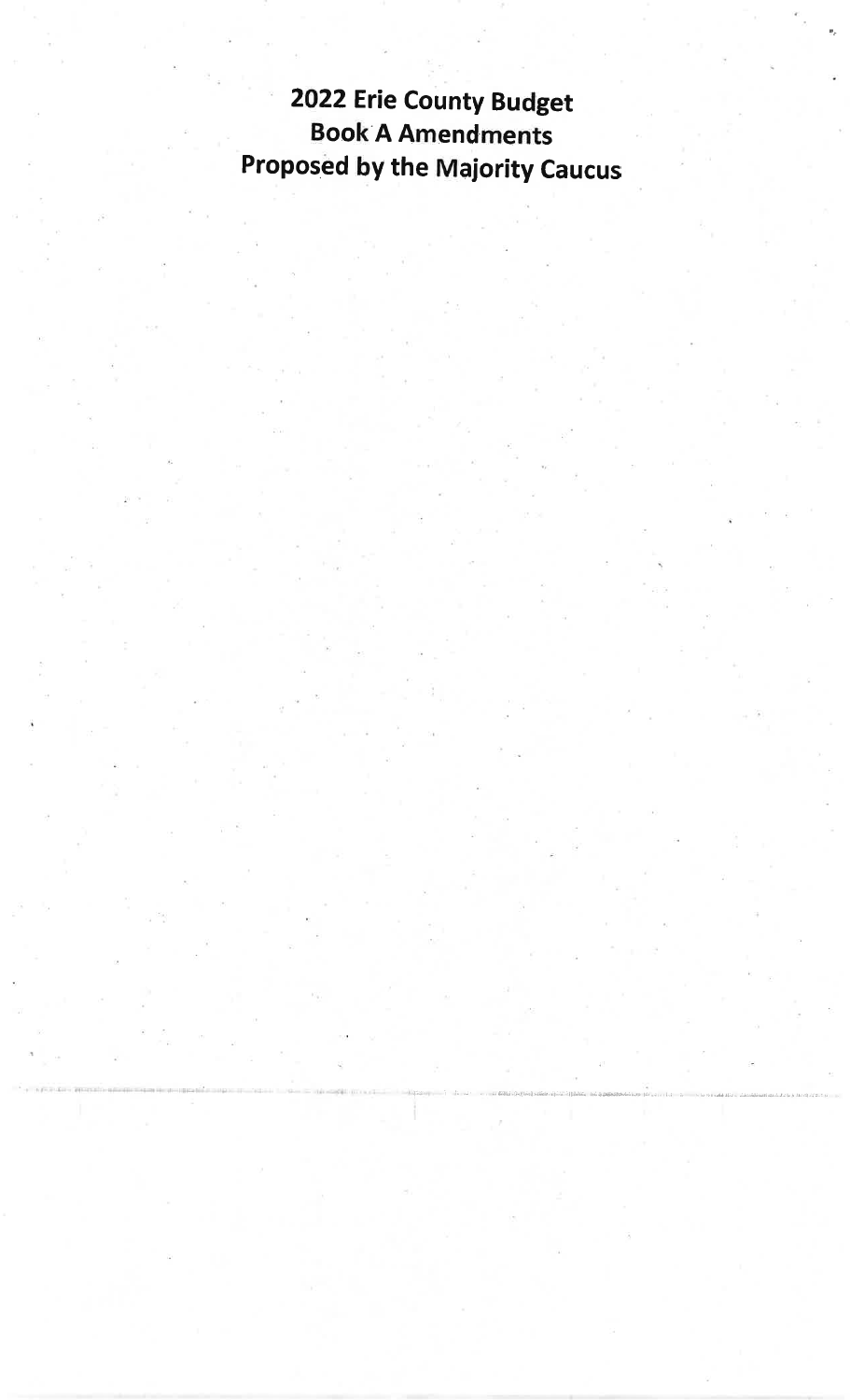## 2022 Book A Budget Amendments<br>Majority Caucus

|                        |               |                                            |                                                                   |                  |                 | # POSITIONS        |                              |              | AMOUNT CHANGED  |
|------------------------|---------------|--------------------------------------------|-------------------------------------------------------------------|------------------|-----------------|--------------------|------------------------------|--------------|-----------------|
| воок А<br>TYPE OF      | <b>FUND</b>   |                                            | <b>JOB</b>                                                        | # RECOMMENDED    | <b>PROPOSED</b> | <b>ALLOCATED</b>   | 2022 LEGISLATURE ERIE COUNTY |              | (DECREASED) OR  |
| PAGE#<br><b>ACTION</b> | <b>CENTER</b> | ACCOUNT#<br>DEPARTMENT                     | <b>GROUP</b><br><b>DESCRIPTION / NAME</b>                         | <b>POSITIONS</b> | 2022 BUDGET     | <b>LEGISLATURE</b> | <b>ALLOCATED</b>             | <b>SHARE</b> | <b>INCREASE</b> |
| 280 Decrease           | 1333020       | 518004 Cultural Agencies                   | African American Cultural Center                                  |                  | \$250,000       |                    | \$200,000                    | 100%         | ( \$50,000)     |
| <b>279 New</b>         | 1332010       | Community/Neighborhood Development         | Erie Regional Housing Development Corp (Belle Center)             |                  | \$0             |                    | \$68,000                     | 100%         | \$68,000        |
| 280 Increase           | 1333020       | 518096 Cultural Agencies                   | Explore & More Children's Museum                                  |                  | \$53,000        |                    | \$78,000                     | 100%         | \$25,000        |
| 281 Increase           | 1333020       | 518200 Cultural Agencies                   | Michigan Street African Amer Heritage                             |                  | \$7,500         |                    | \$32,500                     | 100%         | \$25,000        |
| <b>277 New</b>         | 1332010       | 518511 Community/Neighborhood Development  | Cheektowaga Youth Center                                          |                  | \$0             |                    | \$37,500                     | 100%         | \$37,500        |
| <b>278 New</b>         | 1332010       | 518636 Community/Neighborhood Development  | Cheektowaga Senior Center                                         |                  | \$0             |                    | \$32,500                     | 100%         | \$32,500        |
| 280 Increase           | 1333020       | 517125 Cultural Agencies                   | Enlightenment Literary Arts Center (Dog Ears Bookstore)           |                  | \$10,000        |                    | \$55,000                     | 100%         | \$45,000        |
| <b>279 New</b>         | 1332010       | 518685-Community/Neighborhood Development  | Village of Sloan                                                  |                  | \$0             |                    | \$15,000                     | 100%         | \$15,000        |
| <b>279 New</b>         | 1332010       | Community/Neighborhood Development         | Resurrection Life Food Pantry                                     |                  | \$0             |                    | \$10,000                     | 100%         | \$10,000        |
| 277 New                | 1332010       | 518509 Community/Neighborhood Development  | Cazenovia Neighborhood Library                                    |                  | \$0             |                    | \$10,000                     | 100%         | \$10,000        |
| <b>278 New</b>         | 1332010       | 518599 Community/Neighborhood Development  | Parker Academy                                                    |                  | \$0             |                    | \$5,000                      | 100%         | \$5,000         |
| <b>278 New</b>         | 1332010       | 518604 Community/Neighborhood Development  | South Buffalo Community Association (South Buffalo Senior Center) |                  | \$0             |                    | \$5,000                      | 100%         | \$5,000         |
| <b>278 New</b>         | 1332010       | 518587 Community/Neighborhood Development  | Kaisertown Friends Association                                    |                  | \$0             |                    | \$5,000                      | 100%         | \$5,000         |
| 281 Increase           | 1333020       | 518226 Cultural Agencies                   | Cheektowaga Historical Association                                |                  | .100<br>s.      |                    | \$6,100                      | 100%         | \$5,000         |
| 277 New                | 1332010       | 518523 Community/Neighborhood Development  | <b>Friends of Reinstein Woods</b>                                 |                  | \$0             |                    | \$5,000                      | 100%         | \$5,000         |
| <b>281 New</b>         | 1333020       | 516233 Cultural Agencies                   | Centro Culturale Italiano di Buffalo                              |                  | \$0             |                    | \$15,000                     | 100%         | \$15,000        |
| <b>278 New</b>         | 1332010       | 518631 Community/Neighborhood Development  | <b>Black Rock Riverside Alliance</b>                              |                  | \$0             |                    | \$7,000                      | 100%         | \$7,000         |
| 277 New                | 1332010       | 518532 Community/Neighborhood Development  | Ken-Ton Meals on Wheels                                           |                  | \$0             |                    | \$6,000                      | 100%         | \$6,000         |
| 277 New                | 1332010       | 518531 Community/Neighborhood Development  | Ken-Ton Closet                                                    |                  | \$0             |                    | \$20,000                     | 100%         | \$20,000        |
| <b>277 New</b>         | 1332010       | 518125 Community/Neighborhood Development  | Ken-Ton Chamber of Commerce                                       |                  | \$0             |                    | \$6,000                      | 100%         | \$6,000         |
| 277 New                | 1332010       | 517737 Community/Neighborhood Development  | Northwest Buffalo Community Center.                               |                  | \$0             |                    | \$15,000                     | 100%         | \$15,000        |
| <b>279 New</b>         | 1332010       | 517733 Community/Neighborhood Development  | North Buffalo Community Center                                    |                  | 80              |                    | \$10,000                     | 100%         | \$10,000        |
| <b>278 New</b>         | 1332010       | 518603 Community/Neighborhood Development  | Hertel - North Park Little League (Shoshone)                      |                  | \$0             |                    | \$10,000                     | 100%         | \$10,000        |
| <b>278 New</b>         | 1332010       | 518601 Community/Neighborhood Development  | Black Rock Riverside Football Little League & Cheer               |                  | \$0             |                    | \$10,000                     | 100%         | \$10,000        |
| <b>279 New</b>         | 1332010       | Community/Neighborhood Development         | Town of Tonawanda Aquettes                                        |                  | \$0             |                    | \$5,000                      | 100%         | \$5,000         |
| 279 New                | 1332010       | Community/Neighborhood Development         | <b>Project Flight</b>                                             |                  | SO.             |                    | \$5,000                      | 100%         | \$5,000         |
| <b>278 New</b>         | 1332010       |                                            | The Tool Library                                                  |                  | \$0             |                    | \$10,000                     | 100%         | \$10,000        |
| 279 New                |               | 518611 Community/Neighborhood Development  | University Heights Collaborative                                  |                  | \$0             |                    | \$10,000                     | 100%         | \$10,000        |
| <b>279 New</b>         | 1332010       | 518683 Community/Neighborhood Development  | Literacy Buffalo Niagara                                          |                  | \$0             |                    | \$5,000                      | 100%         | \$5,000         |
|                        | 1332010       | Community/Neighborhood Development         | Boys & Girls Club of the Northtowns                               |                  | \$0             |                    | \$25,000                     | 100%         | \$25,000        |
| <b>277 New</b>         | 1332010       | 518572 Community/Neighbortiood Development |                                                                   |                  | \$O             |                    | \$5,000                      | 100%         | \$5,000         |
| <b>279 New</b>         | 1332010       | 518669 Community/Neighborhood Development  | Parkside Community Association                                    |                  | \$0             |                    | \$5,000                      | 100%         | \$5,000         |
| 278 New                | 1332010       | 518641 Community/Neighborhood Development  | <b>Dress For Success</b>                                          |                  | \$0             |                    | \$5,000                      | 100%         | \$5,000         |
| 278 New                | 1332010       | 518655 Community/Neighborhood Development  | <b>Hertel Business Association</b>                                |                  | <b>SO</b>       |                    | \$5,000                      | 100%         | \$5,000         |
| <b>278 New</b>         | 1332010       | 518652 Community/Neighborhood Development  | <b>Grant-Amherst Business Association</b>                         |                  | \$0             |                    | \$5,000                      | 100%         | \$5,000         |
| 279 New                | 1332010       | Community/Neighborhood Development         | Kenmore Business Association                                      |                  | \$0             |                    | \$5,000                      | 100%         | \$5,000         |
| <b>279 New</b>         | 1332010       | 518671 Community/Neighborhood Development  | Riverside Business Association                                    |                  | \$5,000         |                    | \$10,000                     | 100%         | \$5,000         |
| 281 Increase           | 1333020       | 518216 Cultural Agencies                   | <b>Black Rock Historical Society</b>                              |                  | \$0             |                    | \$5,000                      | 100%         | \$5,000         |
| 277 New                | 1332010       | 518530 Community/Neighborhood Development  | Juneteenth Festival                                               |                  | \$0             |                    | \$10,000                     | 100%         | \$10,000        |
| <b>281 New</b>         | 1333020       | 518622 Cultural Agencies                   | African American Veterans Monument                                |                  | -\$0            |                    |                              | 100%         |                 |
| 281 New                | 1333020       | 518596 Cultural Agencies                   | Net Positive                                                      |                  |                 |                    | \$5,000                      | 100%         | \$5,000         |
| 280 Increase           | 1333020       | 518074 Cultural Agencies                   | <b>Colored Musicans Club</b>                                      |                  | \$5,000         |                    | \$12,500                     |              | \$7,500         |
| 280 Increase           | 1333020       | 518025 Cultural Agencies                   | Assembly House 150                                                |                  | \$1,500         |                    | \$6,500                      | 100%         | \$5,000         |
| 277 New                | 1332010       | 518098 Community/Neighborhood Development  | <b>Fillmore Forward</b>                                           |                  | \$0             |                    | \$2,000                      | 100%         | \$2,000         |
| <b>279 New</b>         | 1332010       | 518699 Community/Neighborhood Development  | Black Achievers, Inc.                                             |                  | \$0             |                    | \$5,000                      | 100%         | \$5,000         |
| 280 New                | 1333020       | 518078 Cultural Agencies                   | Concordia Foundation Inc.                                         |                  | \$0             |                    | \$1,000                      | 100%         | \$1,000         |
| 281 Increase           | 1333020       | 518211 Cultural Agencies                   | Hispanic Heritage Council of WNY                                  |                  | \$12,500        |                    | \$24,500                     | 100%         | \$12,000        |
| <b>279 New</b>         | 1332010       | 518665 Community/Neighborhood Development  | None Like You/We Care Outreach                                    |                  | \$0             |                    | \$1,500                      | 100%         | \$1,500         |
| <b>278 New</b>         | 1332010       | 518658 Community/Neighborhood Development  | Los Tainos Senior Center                                          |                  | \$0             |                    | \$1,000                      | 100%         | \$1,000         |
| <b>279 New</b>         | 1332010       | Community/Neighborhood Development         | Peaceprints of VVNY                                               |                  | \$0             |                    | \$20,000                     | 100%         | \$20,000        |
| 280 Increase           | 1333020       | 518173 Cultural Agencies                   | Tom Space Theater                                                 |                  | \$19,500        |                    | \$29,500                     | 100%         | \$10,000        |
| <b>279 New</b>         | 1332010       | Community/Neighborhood Development         | Greater East Side Fields of Dreams Block Club Association Inc     |                  | \$0             |                    | \$2,000                      | 100%         | \$2,000         |
| <b>279 New</b>         | 1332010       | Community/Neighborhood Development         | Bible Presbyterian Church (Grand Island)                          |                  | \$0             |                    | \$5,000                      | 100%         | \$5,000         |
| <b>279 New</b>         | 1332010       | Community/Neighborhood Development         | Academy for Human Rights                                          |                  | \$0             |                    | \$5,000                      | 100%         | \$5,000         |
| <b>278 New</b>         | 1332010       | 518653 Community/Neighborhood Development  | Hamburg Hawks Hockey Association                                  |                  | \$0             |                    | \$10,000                     | 100%         | \$10,000        |
| 278 New                | 1332010       | 518592 Community/Neighborhood Development  | Lackawanna Yemen Soccer Club                                      |                  | \$0             |                    | \$15,000                     | 100%         | \$15,000        |
|                        |               |                                            |                                                                   |                  |                 |                    |                              |              |                 |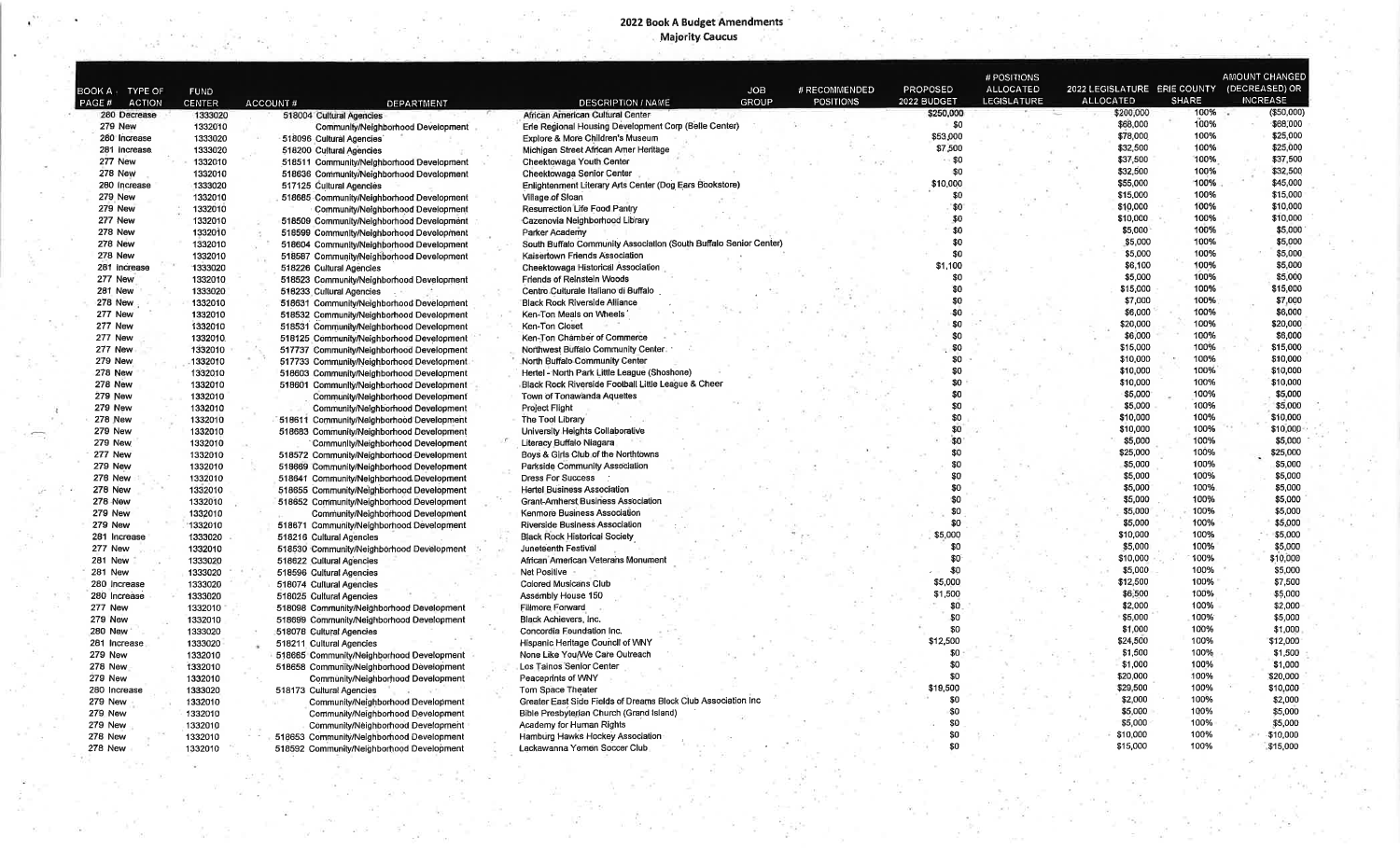#### 2022 Book A Budget Amendments **Majority Caucus**

 $\mathcal{L}$ Æ

ò.

277 New 278 New **278 New** 278 New **279 New 279 New 279 New** 279 New **279 New 279 New 279 New** 279 New **279 New** 279 New **279 New 279 New** 279 New 277 New 278 New 277 New **277 New** 

书

| 277 New        | 1332010 | 517005 Community/Neighborhood Development | <b>Access of WNY</b>                                 | \$0      |  | \$15,000 | 100% | \$15,000 |
|----------------|---------|-------------------------------------------|------------------------------------------------------|----------|--|----------|------|----------|
| <b>279 New</b> | 1332010 | 518681 Community/Neighborhood Development | Town of Hamburg                                      | \$0      |  | \$25,000 | 100% | \$25,000 |
| 277 New        | 1332010 | 518560 Community/Neighborhood Development | Village of Hamburg                                   | \$0      |  | \$40,000 | 100% | \$40,000 |
| 281 New        | 1333020 | 518549 Cultural Agencies                  | South Buffalo Irish Feis                             | \$0      |  | \$15,000 | 100% | \$15,000 |
| <b>278 New</b> | 1332010 | 518649 Community/Neighborhood Development | Grand Island Farms                                   | \$0      |  | \$2,000  | 100% | \$2,000  |
| 277 New        | 1332010 | 518570 Community/Neighborhood Development | American Legion Post 264                             | \$0      |  | \$15,000 | 100% | \$15,000 |
| <b>278 New</b> | 1332010 | 518632 Community/Neighborhood Development | Boy Scout Troop 600                                  | \$0      |  | \$1,000  | 100% | \$1,000  |
| 277 New        | 1332010 | 518512 Community/Neighborhood Development | <b>Citizens Science Community Resources</b>          | \$0      |  | \$15,000 | 100% | \$15,000 |
| 279 New        | 1332010 | 518695 Community/Neighborhood Development | Young Life Buffalo North                             | \$0      |  | \$10,000 | 100% | \$10,000 |
| 280 Increase   | 1333020 | 518016 Cultural Agencies                  | American Legion Band of the Tonawandas               | \$10,000 |  | \$45,000 | 100% | \$35,000 |
| <b>279 New</b> | 1332010 |                                           | St. Francis Early Childhood Center - Tonawanda       | \$0      |  |          |      |          |
| 279 New        | 1332010 | 518675 Community/Neighborhood Development | Tonawanda VFW Post 7545                              | \$0      |  | \$10,000 | 100% | \$10,000 |
|                |         | Community/Neighborhood Development        |                                                      |          |  | \$11,000 | 100% | \$11,000 |
| 280 Increase   | 1333020 | 518017 Cultural Agencies                  | <b>Amherst Symphony Orchestra</b>                    | \$19,740 |  | \$28,740 | 100% | \$9,000  |
| 280 Increase   | 1333020 | 518119 Cultural Agencies                  | Jewish Community Center Cultural                     | \$6,000  |  | \$13,500 | 100% | \$7,500  |
| 280 Increase   | 1333020 | 518140 Cultural Agencies                  | Musicalfare Theatre                                  | \$57,000 |  | \$66,000 | 100% | \$9,000  |
| 281 Increase   | 1333020 | 518213 Cultural Agencies                  | O'Connell & Company Productions                      | \$12,500 |  | \$31,500 | 100% | \$19,000 |
| 280 Increase   | 1333020 | 518148 Cultural Agencies                  | Road Less Traveled Productions                       | \$58,500 |  | \$67,000 | 100% | \$8,500  |
| 281 Increase   | 1333020 | 518196 Cultural Agencies                  | Buffalo Niagara Heritage Village                     | \$16,500 |  | \$24,500 | 100% | \$8,000  |
| 281 Increase   | 1333020 | 518219 Cultural Agencies                  | Amherst Male Glee Club dba Red Blazer Chorus         | \$5,000  |  | \$6,000  | 100% | \$1,000  |
| 281 Increase   | 1333020 | 516687 Cultural Agencies                  | Western New York Railway Historical Society          | \$1,500  |  | \$2,500  | 100% | \$1,000  |
| 281 Increase   | 1333020 | 518201 Cultural Agencies                  | General Pulaski Association                          | \$11,000 |  | \$12,500 | 100% | \$1,500  |
| <b>280 New</b> | 1333020 | 518105 Cultural Agencies                  | German-American Musicians Assoc                      | SO.      |  | \$1,000  | 100% | \$1,000  |
| 280 Increase   | 1333020 | 518031 Cultural Agencies                  | Big Easy In Buffalo                                  | \$2,500  |  | \$3,500  | 100% | \$1,000  |
| <b>279 New</b> | 1332010 | Community/Neighborhood Development        | St. John Maron Maronite Church                       | \$0      |  | \$1,000  | 100% | \$1,000  |
| 279 New        | 1332010 | 518691 Community/Neighborhood Development | Willow Ridge Civic Association                       | \$0      |  | \$5,000  | 100% | \$5,000  |
| <b>278 New</b> | 1332010 | 518626 Community/Neighborhood Development | Amherst Chamber of Commerce                          | \$0      |  | \$2,500  | 100% | \$2,500  |
| 278 New        | 1332010 | 518643 Community/Neighborhood Development | Ellicott Creek Volunteer Fire Company                | \$O      |  | \$1,500  | 100% | \$1,500  |
| <b>278 New</b> | 1332010 | 518642 Community/Neighborhood Development | Eggertsville Hose Co                                 | \$0      |  | \$1,500  | 100% | \$1,500  |
| <b>278 New</b> | 1332010 | 518647 Community/Neighborhood Development | Getzville Fire Company                               | \$0      |  | \$1,500  | 100% | \$1,500  |
| 279 New        | 1332010 | 518666 Community/Neighborhood Development | North Bailey Fire Co.                                | SO.      |  | \$1,500  | 100% | \$1,500  |
| <b>279 New</b> | 1332010 | 518688 Community/Neighborhood Development | Williamsville Fire Department                        | \$0      |  | \$1,500  | 100% | \$1,500  |
| <b>279 New</b> | 1332010 | 518674 Community/Neighborhood Development | <b>Snyder Fire Department</b>                        | \$0      |  | \$1,500  | 100% | \$1,500  |
| <b>278 New</b> | 1332010 | 518661 Community/Neighborhood Development | Main Transit Fire Department                         | \$0      |  | \$1,500  | 100% | \$1,500  |
| 279 New        | 1332010 | 518678 Community/Neighborhood Development | Tiger's Den Food Pantry (St. Paul's Lutheran Church) | \$0      |  | \$1,000  | 100% | \$1.000  |
| <b>278 New</b> | 1332010 | 518645 Community/Neighborhood Development | Friends of Ellicott inc.                             | \$0      |  | \$1,000  | 100% | \$1,000  |
| <b>278 New</b> | 1332010 | 518623 Community/Neighborhood Development | Alzheimer's Association of WNY                       | \$0      |  | \$1,000  | 100% | \$1,000  |
| 279 New        | 1332010 | 518670 Community/Neighborhood Development | Professional Nurses Assn of WNY                      | \$0      |  | \$1,500  | 100% | \$1,500  |
| 277 New        | 1332010 | 517633 Community/Neighborhood.Development | Hearts and Hands Faith in Action                     | \$0      |  | \$6,000  | 100% | \$6,000  |
| 277 New        | 1332010 | 518237 Community/Neighborhood Development | Bomhava                                              | \$0      |  | \$9,000  | 100% | \$9,000  |
| 278 New        | 1332010 | 516662 Community/Neighborhood Development | Make Lemon Aide Foundation                           | \$0      |  | \$1,500  | 100% | \$1,500  |
| 278 New        | 1332010 | 518635 Community/Neighborhood Development | Council of Hentage and Arts of India                 | \$0      |  | \$1,000  | 100% |          |
| 278 New        | 1332010 | 518640 Community/Neighborhood Development | D Company Gordon Highlanders Buffalo City Guard      | \$0      |  | \$1,000  | 100% | \$1,000  |
| <b>279 New</b> | 1332010 | 518672 Community/Neighborhood Development | Sierra Club Niagara Group                            | \$0      |  |          |      | \$1,000  |
| <b>279 New</b> | 1332010 | 518686 Community/Neighborhood Development | Western New York Chinese Chamber of Commerce         | \$0      |  | \$3,000  | 100% | \$3,000  |
| <b>279 New</b> |         |                                           | Leadership Buffalo                                   | \$0      |  | \$2,000  | 100% | \$2,000  |
|                | 1332010 | Community/Neighborhood Development        |                                                      |          |  | \$7,500  | 100% | \$7,500  |
| 279 New        | 1332010 | Community/Neighborhood Development        | Erie Community College                               | \$0      |  | \$2,500  | 100% | \$2,500  |
| <b>279 New</b> | 1332010 | Community/Neighborhood Development        | Junior Achievement                                   | \$0      |  | \$2,500  | 100% | \$2,500  |
| <b>279 New</b> | 1332010 | 518673 Community/Neighborhood Development | SIKH Cultural and Education Society of WNY           | \$0      |  | \$1,000  | 100% | \$1,000  |
| 279 New        | 1332010 | 518627 Community/Neighborhood Development | Amherst Gaelic League                                | \$0      |  | \$1,000  | 100% | \$1,000  |
| <b>279 New</b> | 1332010 | 518644 Community/Neighborhood Development | Federation of Italian American Societies of WNY      | \$0      |  | \$1,000  | 100% | \$1,000  |
| 279 New        | 1332010 | Community/Neighborhood Development        | Annunciation Greek Orthodox Church                   | \$0      |  | \$1,000  | 100% | \$1,000  |
| 279 New        | 1332010 | Community/Neighborhood Development        | Islamic Society of Niagara Frontier                  | \$0      |  | \$1,000  | 100% | \$1,000  |
| <b>279 New</b> | 1332010 | Community/Neighborhood Development        | Williamsville Business Association                   | \$0      |  | \$1,000  | 100% | \$1,000  |
| 279 New        | 1332010 | Community/Neighborhood Development        | The University at Buffalo Foundation                 | \$0      |  | \$5,000  | 100% | \$5,000  |
| <b>279 New</b> | 1332010 | Community/Neighborhood Development        | Village of Williamsville                             | \$0      |  | \$30,000 | 100% | \$30,000 |
| 277 New        | 1332010 | 518522 Community/Neighborhood Development | For Our Daughters, Inc.                              | \$0      |  | \$10,000 | 100% | \$10,000 |
| 278 New        | 1332010 | 518591 Community/Neighborhood Development | Kyle's Gifts from Heaven                             | \$0      |  | \$5,000  | 100% | \$5,000  |
| 277 New        | 1332010 | 518143 Community/Neighborhood Development | People United for Sustainable Housing                | \$O      |  | \$20,000 | 100% | \$20,000 |
| 277 New        | 1332010 | 518542 Community/Neighborhood Development | Ramp Global Missions (Project Mona's House)          | \$0      |  | \$10,000 | 100% | \$10,000 |

×.

 $\sim$ 

 $\rightarrow$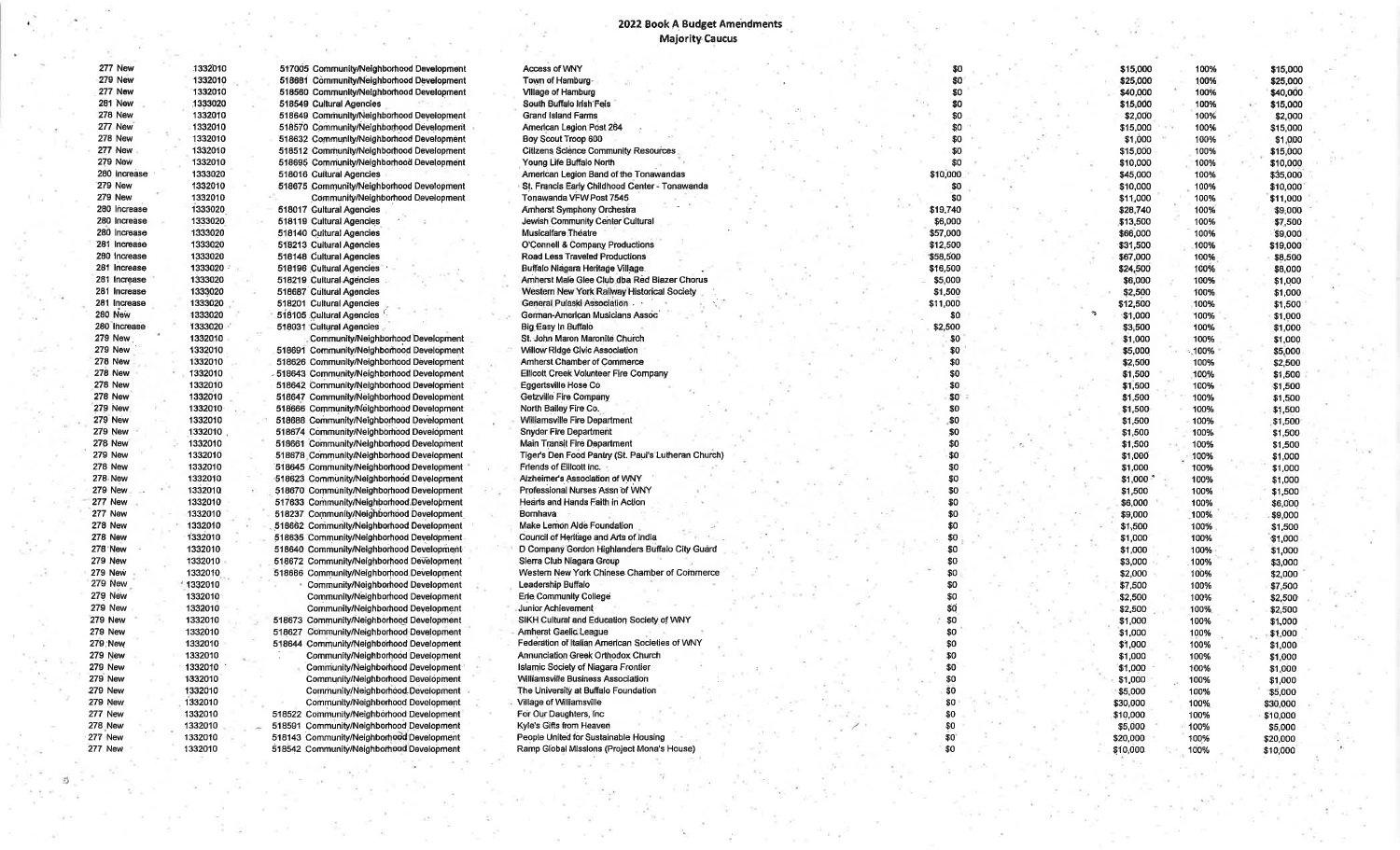## 2022 Book A Budget Amendments<br>Majority Caucus

| 277 New        | 1332010 | 518544 Community/Neighborhood Development | <b>S&amp;J Foundation</b>                      |  |  |          |  | \$10,000 | 100% | \$10,000    |  |
|----------------|---------|-------------------------------------------|------------------------------------------------|--|--|----------|--|----------|------|-------------|--|
| 277 New        | 1332010 | 518555 Community/Neighborhood Development | University District Community Development Corp |  |  |          |  | \$30,000 | 100% | \$30,000    |  |
| <b>278 New</b> | 1332010 | 518654 Community/Neighborhood Development | Helping Ensure Africa Looms International      |  |  |          |  | \$10,000 | 100% | \$10,000    |  |
| 280 Increase   | 1333020 | 518040 Cultural Agencies                  | <b>Buffalo Arts Studio</b>                     |  |  | \$43,000 |  | \$53,000 | 100% | \$10,000    |  |
| 281 New        | 1333020 | 518694 Cultural Agencies                  | WNY Urban Arts Collective                      |  |  |          |  | \$10,000 | 100% | \$10,000    |  |
| <b>277 New</b> | 1332010 | 518507 Community/Neighborhood Development | Boys and Girls Club of Buffalo                 |  |  |          |  | \$10,000 | 100% | \$10,000    |  |
| 281 Increase   | 1333020 | 518202 Cultural Agencies                  | <b>Buffalo Opera Unlimited</b>                 |  |  | \$5,000  |  | \$10,000 | 100% | \$5,000     |  |
| <b>279 New</b> | 1332010 | Community/Neighborhood Development        | <b>Confident Girl Mentoring</b>                |  |  |          |  | \$5,000  | 100% | \$5,000     |  |
| <b>279 New</b> | 1332010 | Community/Neighborhood Development        | Slow Roll Buffalo                              |  |  |          |  | \$5,000  | 100% | \$5,000     |  |
|                |         |                                           |                                                |  |  |          |  |          |      | \$1,060,000 |  |

| I PAGE# | BOOK A TYPE OF<br><b>ACTION</b> | <b>FUND</b><br>CENTER | ACCOUNT# | DEPARTMENT                                          | <b>DESCRIPTION / NAME</b>                                                  | IOB.<br><b>GROUP</b> | # RECOMMENDED<br><b>POSITIONS</b> | <b>PROPOSED</b><br>2022 BUDGET | # POSITIONS<br>ALLOCATED<br><b>LEGISLATURE</b> | 2022 LEGISLATURE ERIE COUNTY (DECREASED) OR<br>ALLOCATED | <b>SHARE</b> | AMOUNT CHANGED<br><b>INCREASE</b> |
|---------|---------------------------------|-----------------------|----------|-----------------------------------------------------|----------------------------------------------------------------------------|----------------------|-----------------------------------|--------------------------------|------------------------------------------------|----------------------------------------------------------|--------------|-----------------------------------|
|         | <b>330 New</b>                  | 1332010               |          | 518546 Community/Neighborhood Development           | Say Yes Buffalo (Summer Camp Initiative)                                   |                      |                                   |                                |                                                | \$10,000                                                 | 100%         | \$10,000                          |
|         | 331 New                         | 1332010               |          | 518615 Community/Neighborhood Development           | Urban Initiatives - Cities of Buffalo, Lackawanna and Tonawanda            |                      |                                   |                                |                                                | \$2,400,000                                              | 100%         | \$2,400,000                       |
|         | 331 New                         | 1332010               |          | Community/Neighborhood Development                  | Research Foundation of SUNY (Amherst Summer 2022 Math Camp)                |                      |                                   |                                |                                                | \$50,000                                                 | 100%         | \$50,000                          |
|         | 83 Increase                     | 105                   |          | 561410 Division of Information and Support Services | Lab and Technical Equipment (for blind spot cameras in the Holding Center) |                      |                                   | \$101,000                      |                                                | \$601,000                                                | 100%         | \$500,000                         |
|         |                                 |                       |          |                                                     |                                                                            |                      |                                   |                                |                                                |                                                          |              | \$2,960,000                       |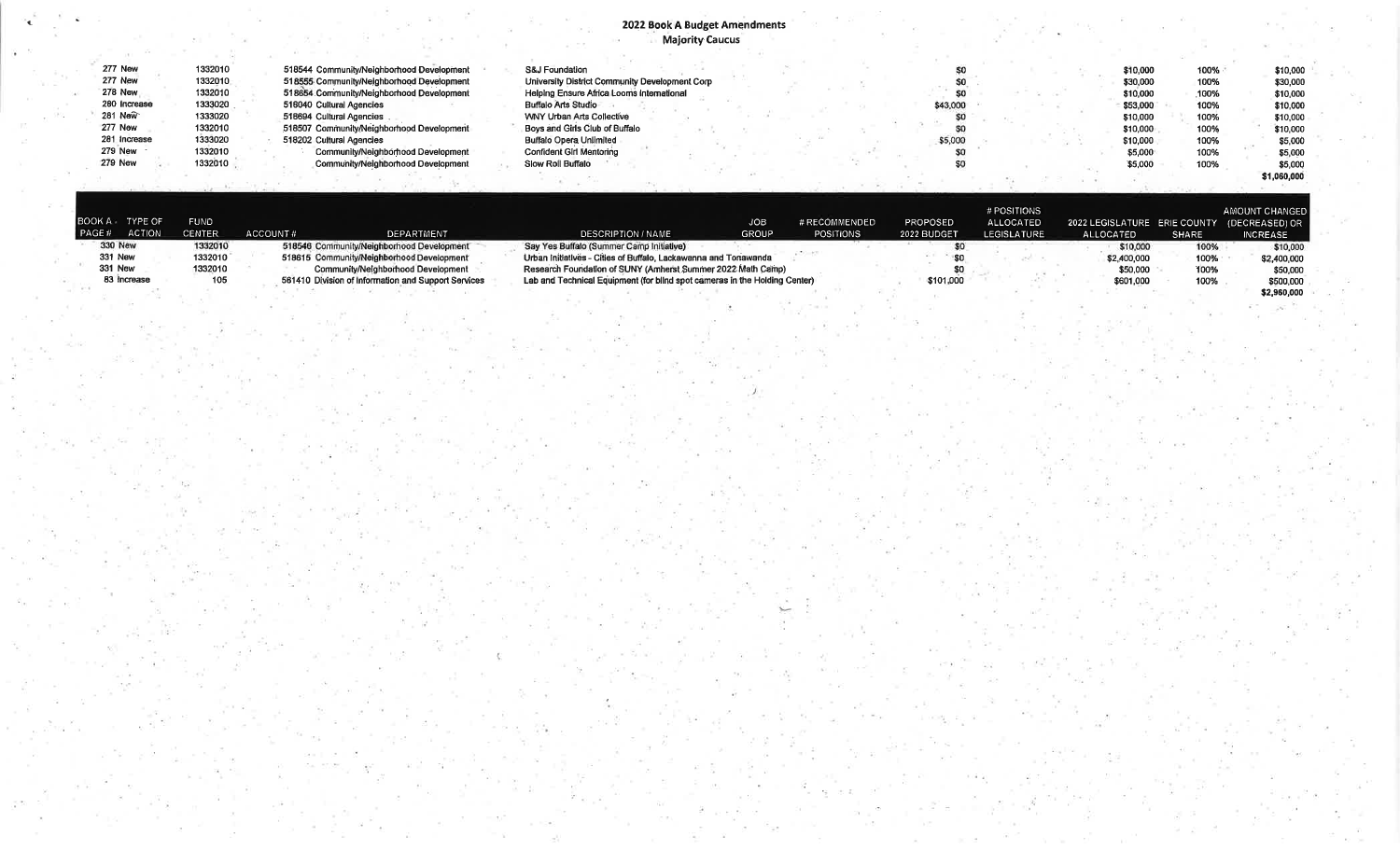## **2022 Book A Budget Amendments<br>Majority Caucus**

| TYPE OF<br>IOOK A<br><b>ACTION</b><br>PAGE# | <b>FUND</b><br><b>CENTER</b> | <b>DEPARTMENT</b><br>ACCOUNT#   | <b>DESCRIPTION / NAME</b>                 | <b>JOB</b><br>GROUP | # RECOMMENDED<br><b>POSITIONS</b> | PROPOSED<br>2022 BUDGET | # POSITIONS<br><b>ALLOCATED</b><br>LEGISLATURE | 2022 LEGISLATURE ERIE COUNTY<br><b>ALLOCATED</b> | SHARE | <b>AMOUNT CHANGED</b><br>(DECREASED) OR<br><b>INCREASE</b> |
|---------------------------------------------|------------------------------|---------------------------------|-------------------------------------------|---------------------|-----------------------------------|-------------------------|------------------------------------------------|--------------------------------------------------|-------|------------------------------------------------------------|
| <b>237 New</b>                              | 16500                        | 1650010 Central Police Services | <b>Community Coordinator</b>              | 12                  |                                   | $\epsilon$ so           |                                                | \$60,102                                         | 100%  | \$60,102                                                   |
| 238 Increase                                | 16500                        | 500000 Central Police Services  | <b>Full Time - Salaries</b>               |                     |                                   | \$1,121,703             |                                                | \$1,181,805                                      | 100%  |                                                            |
| 238 Increase                                | 16500                        | 502000 Central Police Services  | <b>Fringe Benefits</b>                    |                     |                                   | \$594,200               |                                                | \$630,261                                        | 100%  | \$36,061                                                   |
|                                             |                              |                                 |                                           |                     |                                   |                         |                                                |                                                  |       |                                                            |
| 209 Delete                                  | 11400                        | 1140030 District Attomey        | Paralegal                                 |                     |                                   | \$183,645               |                                                | \$146,916                                        | 100%  | ( \$36, 729)                                               |
| 208 Delete                                  | $-11400$                     | 1140010 District Attorney       | Principal Clerk                           |                     |                                   | \$39,233                |                                                | \$0                                              | 100%  | (\$39,233)                                                 |
| <b>208 New</b>                              | 11400                        | 1140010 District Attorney       | Administrative Coordinator                |                     |                                   | \$0                     |                                                | \$65,067                                         | 100%  | \$65,067                                                   |
| 211 Decrease                                | . 11400                      | 500000 District Attomey         | <b>Full Time - Salaries</b>               |                     |                                   | \$13,329,229            |                                                | \$13,318,334                                     | 100%  |                                                            |
| 211 Decrease                                | 11400                        | 502000 District Attorney        | <b>Fringe Benefits</b>                    |                     |                                   | \$7,408,973             |                                                | \$7,402,436                                      | 100%  | (\$6,537)                                                  |
|                                             |                              |                                 |                                           |                     |                                   |                         |                                                |                                                  |       |                                                            |
| 20 Delete                                   | 11200                        | 1120020 Comptroller             | Supervising Data Processing Control Clerk |                     |                                   | \$121,127               |                                                | \$69,938                                         | 100%  | ( \$51, 189)                                               |
| 20 New                                      | 11200                        | 1120050 Comptroller             | <b>Billing Collections Specialist</b>     |                     |                                   | \$0                     |                                                | \$51,189                                         | 100%  | \$51,189                                                   |
| 20 Delete                                   | 11200                        | 1120010 Comptroller             | Secretary, Comptroller                    |                     |                                   | \$52,697                |                                                | \$0                                              | 100%  | ( \$52,697)                                                |
| 20 New                                      | 11200                        | 1120010 Comptroller             | Secretary, Comptroller                    |                     |                                   | <b>SO</b>               |                                                | \$75,159                                         | 100%  | \$75,159                                                   |
| 20 Delete                                   | 11200                        | 1120020 Comptroller             | <b>Account Clerk-Typist</b>               |                     |                                   | \$34,886                |                                                | <b>SO</b>                                        | 100%  | ( \$34, 886)                                               |
| 20 New                                      | 11200                        | 1120020 Comptroller             | Confidential Investigator of Accounts PT  |                     |                                   |                         |                                                | \$41,868                                         | 100%  | \$41,868                                                   |
| 21 Decrease                                 | 11200                        | 500000 Comptroller              | Full Time - Salaries                      |                     |                                   | \$2,504,333             |                                                | \$2,491,909                                      | 100%  |                                                            |
| 21 New                                      | 11200                        | 500010 Comptroller              | Part Time - Wages                         |                     |                                   |                         |                                                | \$41,868                                         | 100%  |                                                            |
| 21 Decrease                                 | 11200                        | 502000 Comptroller              | <b>Fringe Benefits</b>                    |                     |                                   | \$1,377,383             |                                                | \$1,356,451                                      | 100%  | (\$20,932)                                                 |
|                                             |                              |                                 |                                           |                     |                                   |                         |                                                |                                                  |       |                                                            |
| 4 Delete                                    | 100                          | 1003030 Legislature             | Executive Assistant (Legislature) II      |                     |                                   | \$81,282                |                                                | \$0                                              | 100%  | (\$81,282)                                                 |
| 4 New                                       | 100                          | 1003030 Legislature             | Executive Assistant (Legislature) II      | 15                  |                                   | \$0                     |                                                | \$96,724                                         | 100%  | \$96,724                                                   |
| 4 Delete                                    | 100                          | 1003030 Legislature             | Executive Assistant (Legislature) I       |                     |                                   | \$78,339                |                                                | \$0                                              | 100%  | (\$78,339)                                                 |
| 4 Delete                                    | 100                          | 1003030 Legislature             | <b>First Administrative Assistant Leg</b> |                     |                                   | \$169,895               |                                                | \$0                                              | 100%  | ( \$169, 895)                                              |
| 4 New                                       | 100                          | 1003030 Legislature             | First Administrative Assistant Leg        |                     |                                   | \$0                     |                                                | \$181,467                                        | 100%  | \$181,467                                                  |
| 4 New                                       | 100                          | 1003030 Legislature             | Special Assistant to the Chairperson      |                     |                                   | \$0                     |                                                | \$46,565                                         | 100%  | \$46,565                                                   |
| 6 Increase                                  | 100                          | 500000 Legislature              | Full Time - Salaries                      |                     |                                   | \$2,189,934             |                                                | \$2,189,020                                      | 100%  |                                                            |
|                                             |                              |                                 |                                           |                     |                                   |                         |                                                |                                                  |       | \$82,483                                                   |

new appropriations:

| 300K A TYPE OF<br>PAGE#<br><b>ACTION</b> | FUND<br><b>CENTER</b> | ACCOUNT#               | <b>DEPARTMENT</b>               | <b>DESCRIPTION / NAME</b>                           | JOB.<br><b>GROUP</b> | # RECOMMENDED<br><b>POSITIONS</b> | <b>PROPOSED</b><br>2022 BUDGET | # POSITIONS<br><b>ALLOCATED</b><br><b>LEGISLATURE</b> | 2022 LEGISLATURE ERIE COUNTY (DECREASED) OR<br>ALLOCATED | <b>SHARE</b> | AMOUNT CHANGED<br><b>INCREASE</b> |
|------------------------------------------|-----------------------|------------------------|---------------------------------|-----------------------------------------------------|----------------------|-----------------------------------|--------------------------------|-------------------------------------------------------|----------------------------------------------------------|--------------|-----------------------------------|
| 226 Decrease<br>122 Decrease             | 116<br>120            | 525000 Social Services | 502000 Jail Management Division | <b>Fringe Benefits</b><br>MMIS-Medicaid Local Share |                      |                                   | \$29,928,066<br>\$196,016,900  |                                                       | \$29,324,500<br>\$191,029,437                            | 100%<br>100% | ( \$603, 566)<br>( \$4,987,463)   |
|                                          |                       |                        |                                 |                                                     |                      |                                   |                                |                                                       | reduced appropriations:                                  |              | (\$5,591,029)                     |

DIFFERENCE BETWEEN APPROP AND CUTS<br>(property tax levy cut)

 $( $1,488,546)$ 

\$4,102,483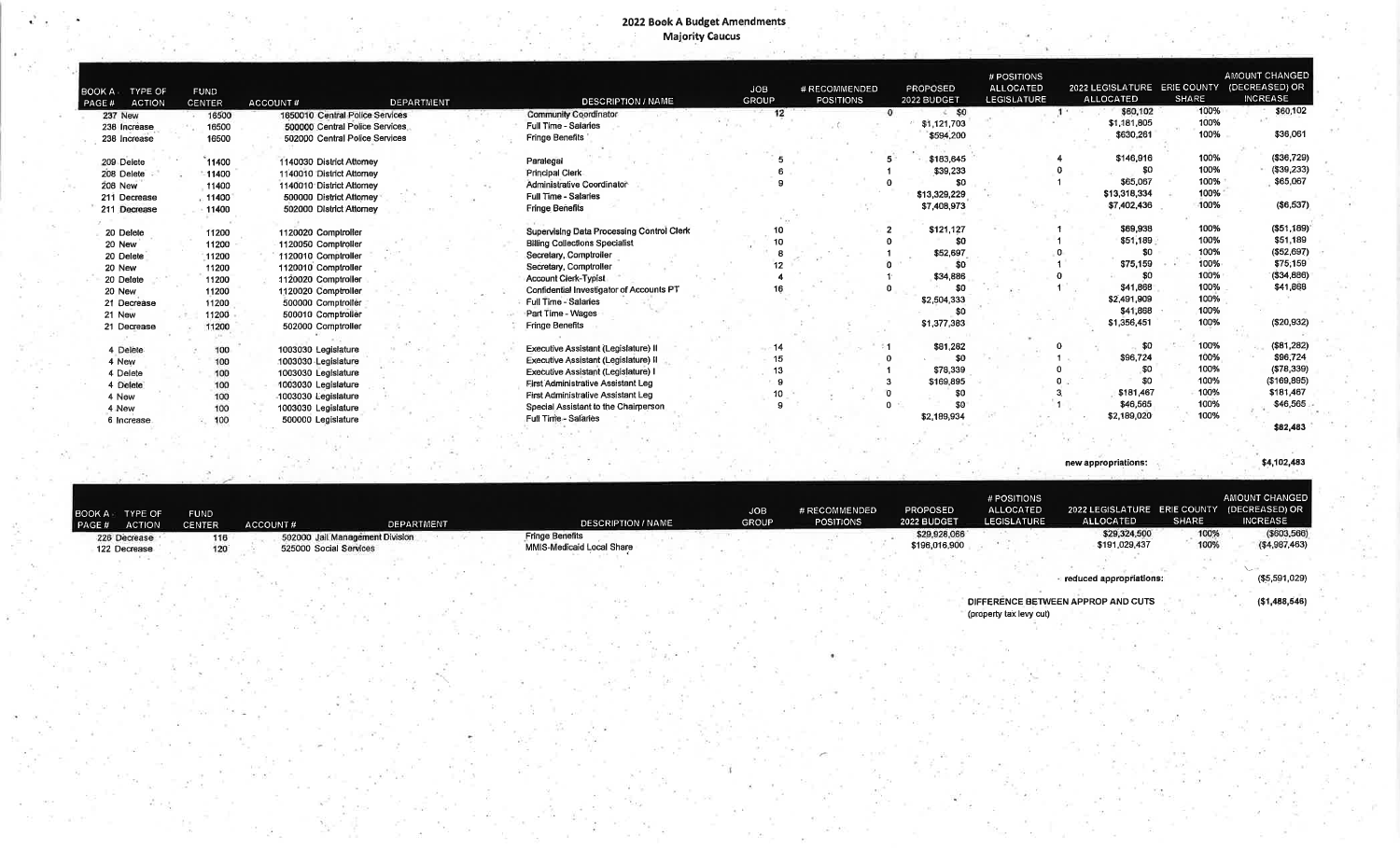2022 Erie County Budget **Book B Amendments Proposed by the Majority Caucus**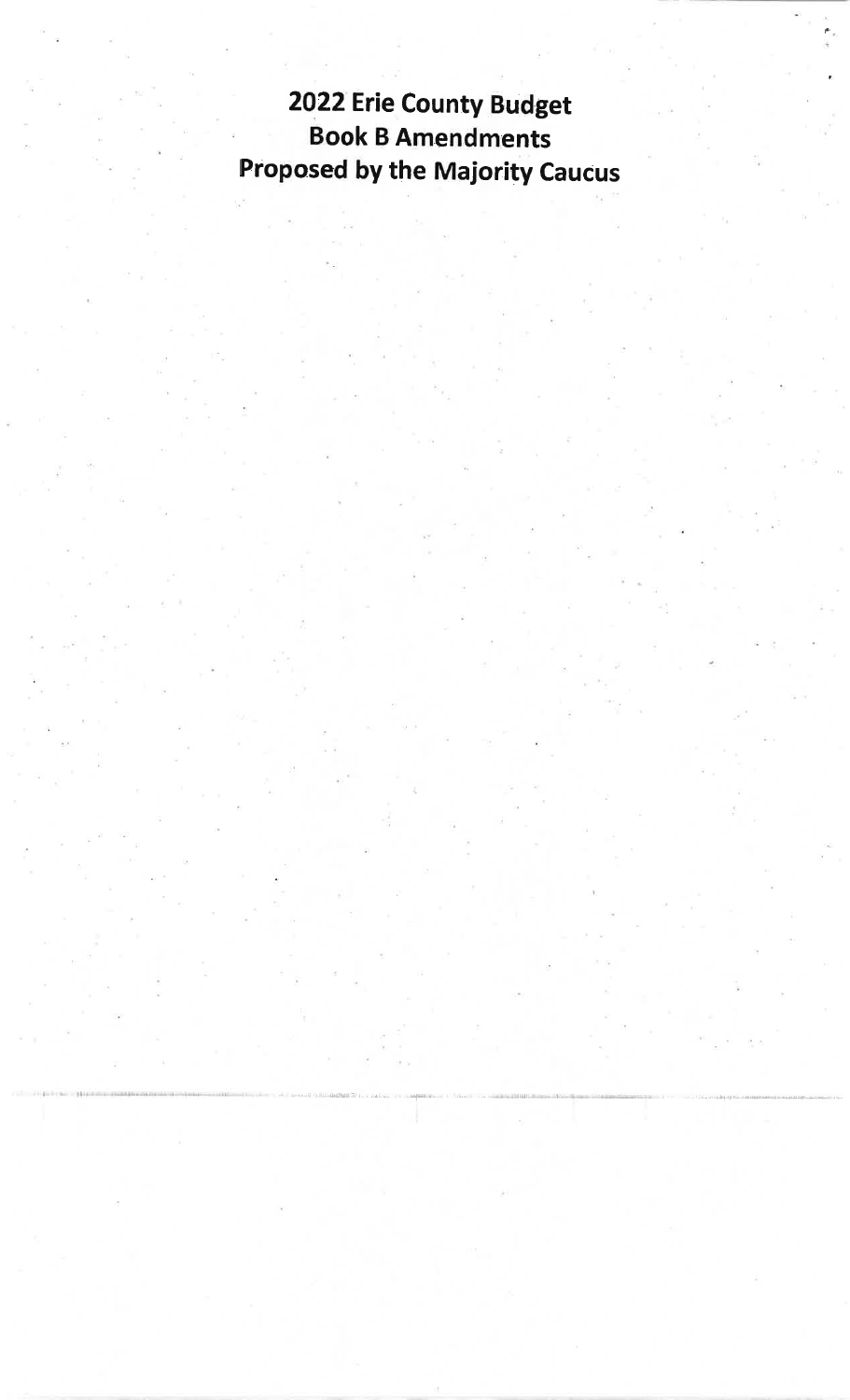AMEND Budget Resolution #93 as follows:

DELETE the second Resolve clause and REPLACE with the following:

RESOLVED, that subject to prior Legislature approval in 2022, the County Executive is hereby authorized to enter into contracts and amendments to contracts not to exceed \$20,000 to facilitate the Storefront Revitalization Program from January 1, 2022 to December 31, 2022; and be it further

**AMEND Budget Resolution #95 as follows:** 

DELETE the second Resolve clause and REPLACE with the following:

RESOLVED, that subject to prior Legislature approval in 2022 and 2023, the County Executive is hereby authorized to enter into contracts and amendments to contracts to facilitate the Workforce Development Action Fund Pilot Program from January 1, 2022 to December 31, 2023; and be it further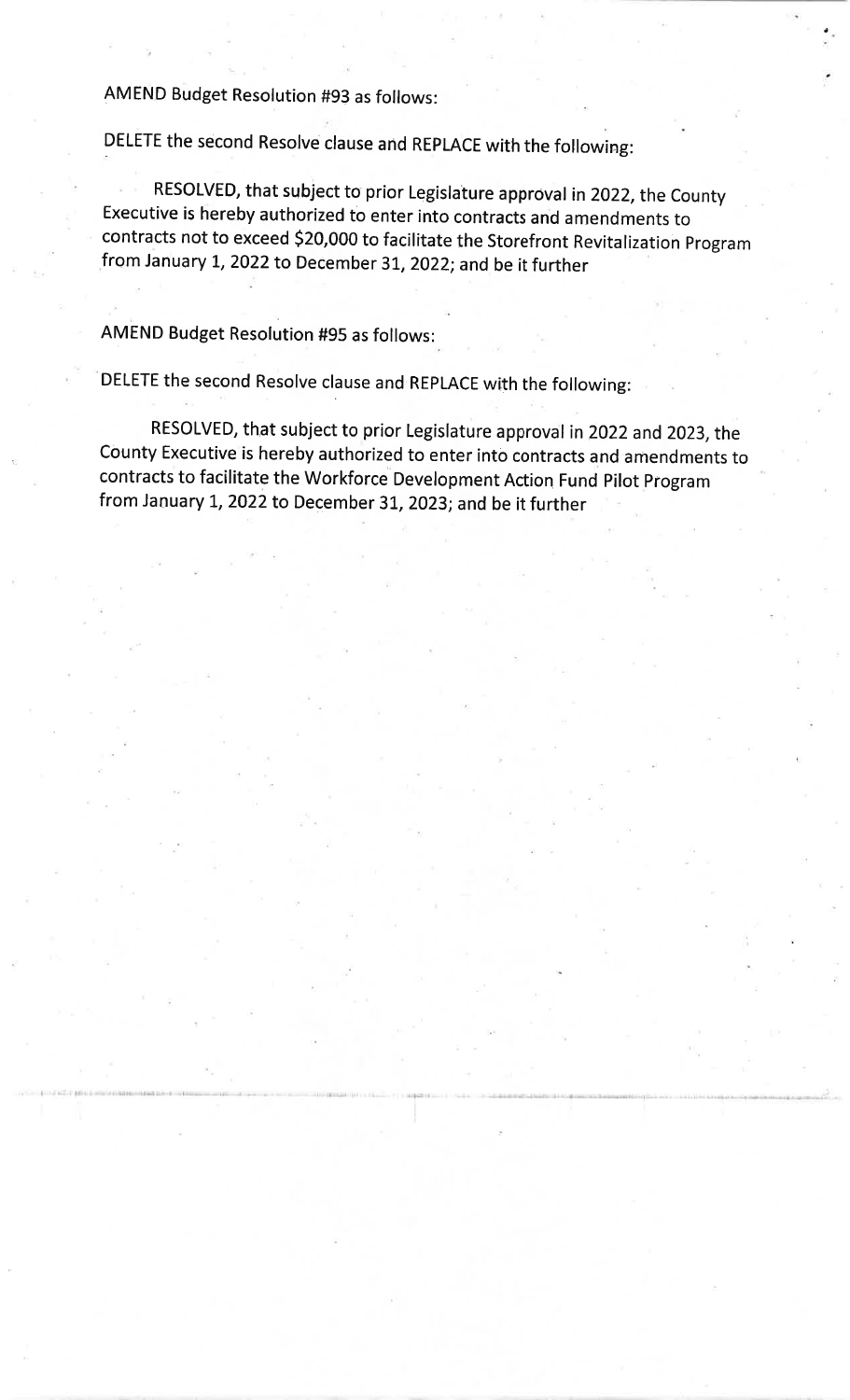MR. MEYERS moved to approve COMM. 22E-3 (2021) as Amended. MR. JOHNSON seconded.

\*\*\*\*\*CHAIR BASKIN directed that the Legislature enter into recess at 12:18 p.m.

\*\*\*\*\*CHAIR BASKIN reconvened the Legislature at 12:25 p.m.

All members present.

CHAIR BASKIN moved the previous question and directed that a roll-call vote be taken.

AYES: CHAIR BASKIN, MS. CHIMERA, MR. GILMOUR, MR. HARDWICK, MR. JOHNSON, MR. MEYERS and MS. VINAL. NOES: MR. GREENE, MR. LORIGO, MR. MILLS and MR. TODARO. (AYES: 7; NOES: 4)

#### CARRIED.

Item 3 – No items for reconsideration from previous meeting.

Item 4 – MR. MEYERS moved for the approval of the minutes for Meetings Number 21 and Number 22 from 2021. MR. JOHNSON seconded.

#### CARRIED UNANIMOUSLY.

Item 5 – No Public Hearings.

## **MISCELLANEOUS RESOLUTIONS**

Item 6 – MR. GREENE presented a proclamation Honoring and Celebrating Dr. Adel Chouchani Upon the Occasion of His Retirement.

Item 7 – CHAIR BASKIN presented a Memorial Resolution Remembering Evelyn Patterson Merriweather.

Item 8 – MR. LORIGO presented a proclamation Honoring Jen LeRoy as Aktion Club Member of the Month.

Item 9 – MR. TODARO presented a proclamation Honoring Lancaster Public Library Upon the Occasion of Its 200th Anniversary.

Item 10 – CHAIR BASKIN presented a proclamation Recognizing Lloyd Wayne Whyte for His Military Service and Phenomenal Career in Social Work.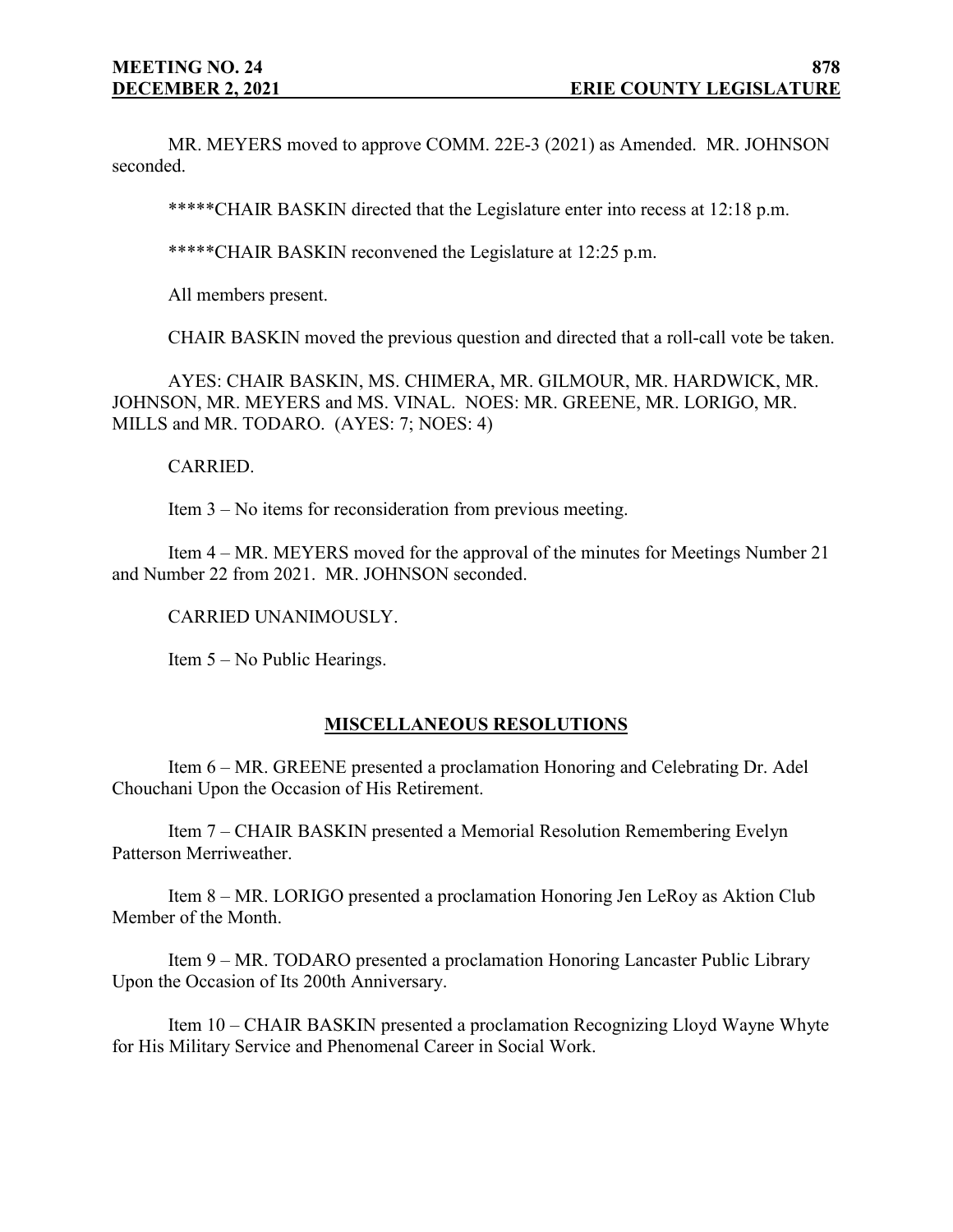Item 11 – MR. LORIGO presented a proclamation Honoring the Lothlorien Therapeutic Riding Center.

Item 12 – MS. VINAL & CHAIR BASKIN presented a proclamation Celebrating and Recognizing the Official Grand Opening of NTimacy Beauty Salon & Spa.

Item 13 – MR. TODARO presented a proclamation Honoring Marty Peters as a Prominent Musician in Buffalo.

Item 14 – MR. LORIGO presented a proclamation Honoring South Towns Needle Nuts Group for a Decade of Craftwork.

Item 15 – MR. GREENE presented a proclamation Welcoming Katie Wagner and Wagner Carpet Cleaning to Erie County.

MR. MEYERS moved for consideration of the above ten items. MR. JOHNSON seconded.

CARRIED UNANIMOUSLY.

MR. MEYERS moved to amend the above ten items by including Et Al Sponsorship. MR. JOHNSON seconded.

CARRIED UNANIMOUSLY.

MR. MEYERS moved for approval of the above ten items as amended. MR. JOHNSON seconded.

CARRIED UNANIMOUSLY.

## **LOCAL LAWS**

Item 16 – CHAIR BASKIN directed that Local Law No. 1 (Print #1) 2020 remain on the table and in the PUBLIC SAFETY COMMITTEE.

## GRANTED.

Item 17 – CHAIR BASKIN directed that Local Law No. 5 (Print #1) 2020 remain on the table and in the GOVERNMENT AFFAIRS COMMITTEE.

## GRANTED.

Item 18 – CHAIR BASKIN directed that Local Law No. 8 (Print #1) 2020 remain on the table and in the GOVERNMENT AFFAIRS COMMITTEE.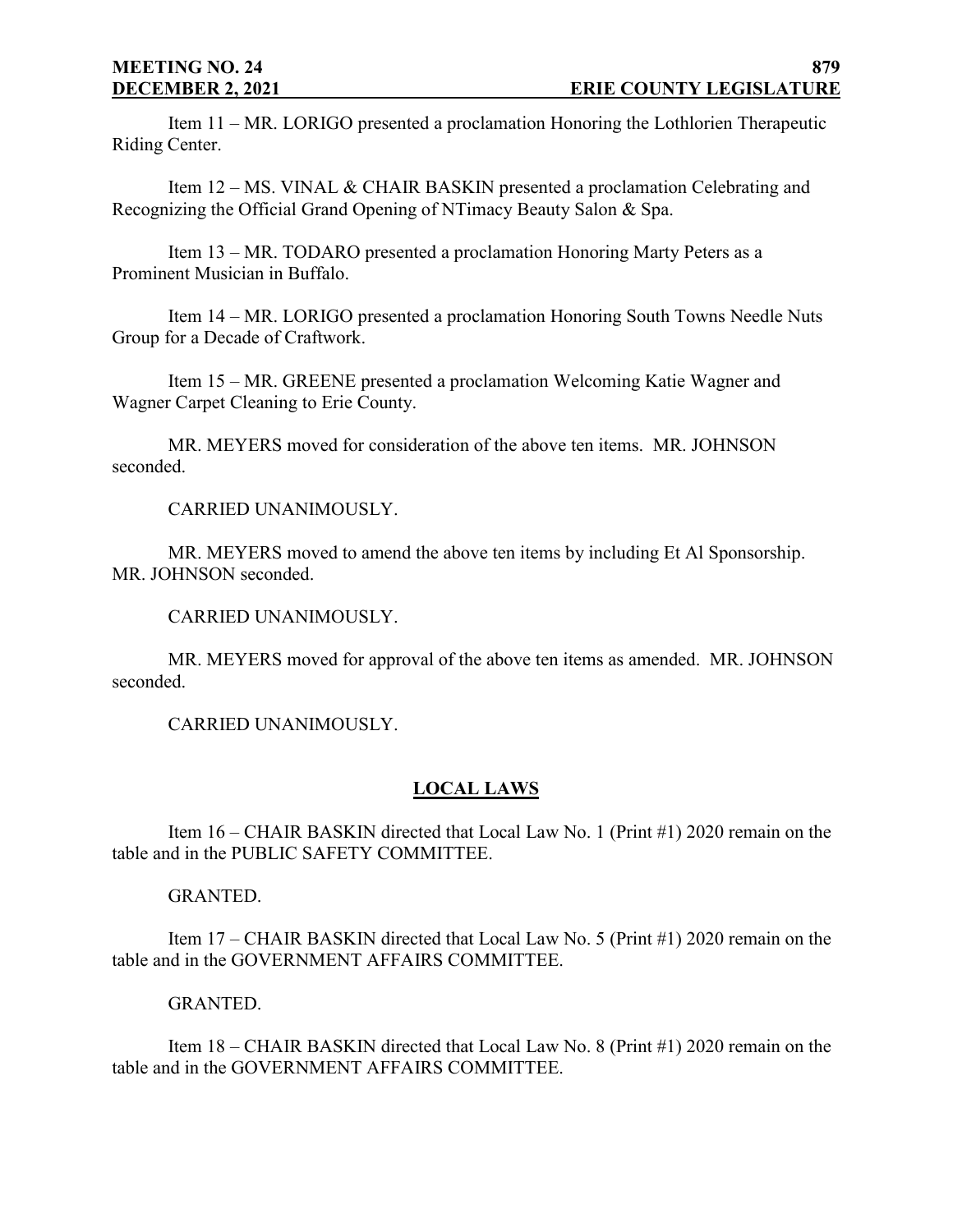GRANTED.

Item 19 – CHAIR BASKIN directed that Local Law No. 2 (Print #1) 2021 remain on the table and in the ECONOMIC & DEVELOPMENT and MINORITY & WOMEN OWNED BUSINESS COMMITTEES.

#### GRANTED.

Item 20 – MR. MEYERS moved to take Local Law No. 3 (Print #1) 2021 from the table. MR. JOHNSON seconded.

CHAIR BASKIN directed that a roll-call vote be taken.

AYES: MR. GREENE, MR. MILLS, CHAIR BASKIN, MS. CHIMERA, MR. GILMOUR, MR. HARDWICK, MR. JOHNSON, MR. MEYERS and MS. VINAL. NOES: MR. LORIGO and MR. TODARO. (AYES: 9; NOES: 2)

## CARRIED.

## COUNTY OF ERIE LOCAL LAW INTRO. NO. 3-1-2021 LOCAL LAW NO.  $-2021$

## **THE ERIE COUNTY HEALTH EQUITY ACT OF 2021**

A Local Law establishing an Office of Health Equity in the Erie County Department of Health dedicated to supporting, educating, and planning for the provision of public health to persons from disadvantaged backgrounds, including, but not limited to, racial and ethnic minorities, as well as persons from rural areas.

## **BE IT ENACTED BY THE LEGISLATURE OF THE COUNTY OF ERIE AS FOLLOWS:**

#### **Section 1. Legislative Findings and Intent**

Erie County is ranked in the bottom 25% of counties in New York State for health outcomes. A county's health outcome ranking is determined by the average life expectancy of county residents, the self-reported health status of individuals, and the percentage of low-birth weight newborns.

Within Erie County, there is a significant disparity between the health outcomes of white residents and residents of color. More than 50% of the minority population in Erie County die prematurely, whereas only 35% of the white population in Erie County die prematurely.

The health disparities between races is further exemplified when accounting for the cause of death, as the racial disparities between disease-related deaths as compared to injury-related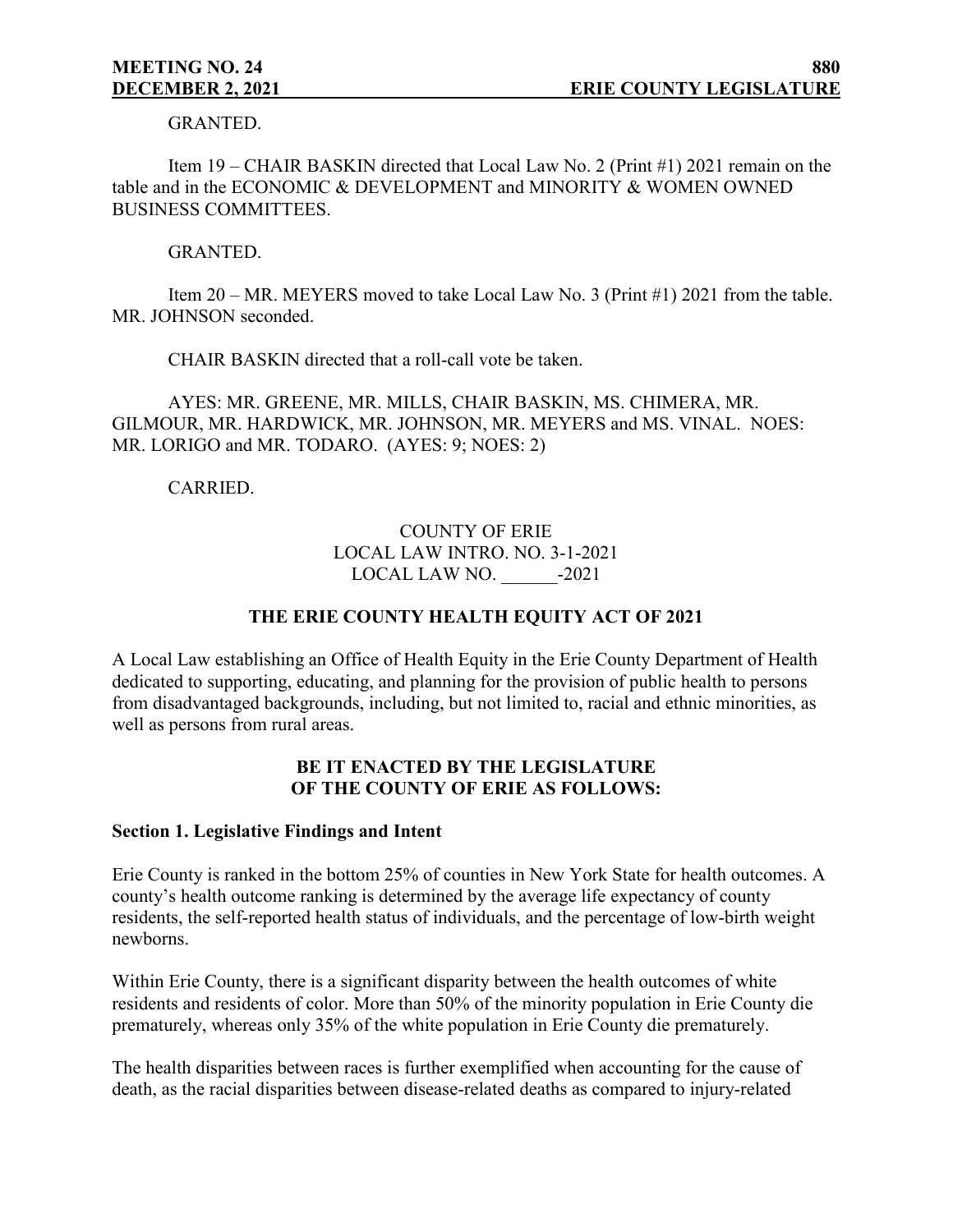deaths are significant, and persons of color die from disease-related factors at a much greater rate than corresponding white persons.

These disparities are just some of the factors that led the Center for Disease Control and Prevention (CDC) to declare racism a serious public health threat this year. Racism's impact on public health is not limited to discrimination based on the color of a person's skin, as it includes the structural barriers that have been constructed over years of segregation and inequitable investment of public dollars.

In addition to mortality and disease related data, there are also significant disparities in participation in public health programs and services. This is currently being seen in COVID-19 vaccination rates where vaccination rates for persons of color and positive COVID cases and COVID-related deaths appear to have correlations (i.e. persons of color have lower vaccination rates and COVID factors are disproportionately affecting persons of color).

In 2019, the New York State Department of Health reported that in the East Side of Buffalo and Western Cheektowaga, elevated numbers of colorectal, kidney, prostate, oral, esophageal and lung cancers were present among residents. A higher use of tobacco, as well as obesity, lack of physical activity and alcohol consumption, which are also more common in the area, may also have contributed to the cancer cluster.

Residents of rural areas also suffer from health inequities which contribute to premature death and poorer life outcomes. Factors contributing including lifestyle, as well as a shortage of health professionals and the effects of poverty.

LGBTQ (lesbian, gay, bisexual, transgender, queer/questioning, and intersex) persons experience health disparities, especially among youth. The effects of these disparities are seen in the areas of behavioral health, physical health, and access to care and are closely tied to sexual and social stigma.

According to CDC's 2017 Youth Risk Behavior Survey (YRBS), sexual minorities were more likely to report experiencing bullying, felt sad or hopeless, seriously considered suicide, used illicit substances, misused prescription drugs, and being forced to have sex (https://www.cdc.gov/healthyyouth/disparities/health-disparities-among-lgbtq-youth.htm). According to CDC, Gay men are at higher risk of HIV and other STIs, especially among communities of color, and are less likely to have health insurance than heterosexual or LGB individuals.

Transgender individuals have a high prevalence of HIV/STIs, victimization, mental health challenges, and suicide. Youth who identified as transgender in the CDC YRBS were more likely to report violence victimization, substance use, suicide risk, and sexual risk behaviors.

Although resources exist in Erie County to address health and social needs of some LGBTQ residents, a concerted effort to measure these health disparities in Erie County and collaboratively address these disparities and services gaps among Erie County agencies does not exist.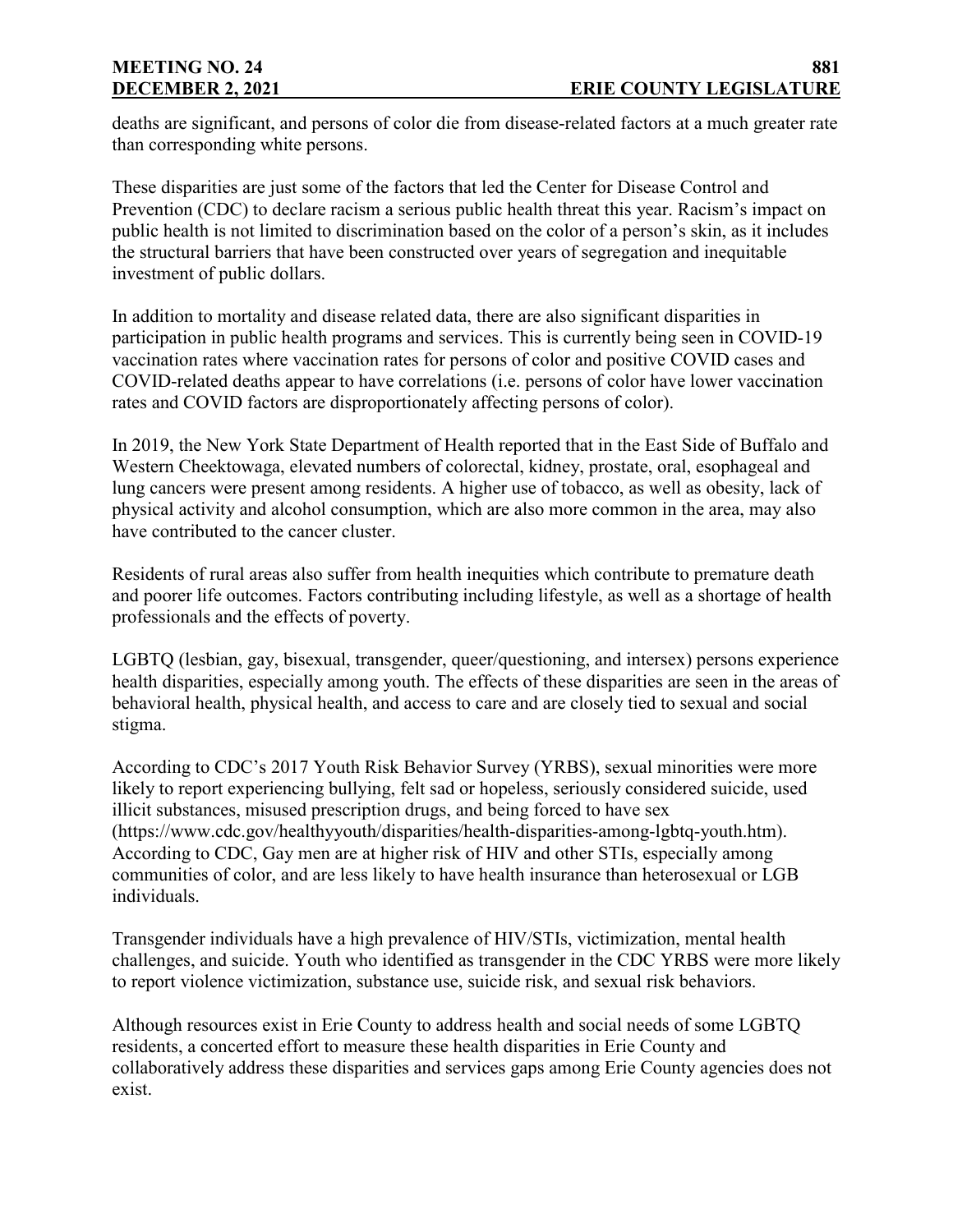The University of Buffalo's Community Health Equity Research Institute was established in 2019 "in response to the crisis of race-based health disparities, especially in African Americans who live on the city's East Side. Remarkably, compared to White residents of Buffalo, life expectancy of African Americans is 12 years shorter, and serious, chronic, and often preventable diseases, like heart disease, diabetes, asthma and cancer are 300% greater. The primary reason for these disparities is the social determinants of health, which refer to the conditions in which people live, work, learn, play and worship."

A partner organization, the Buffalo Center for Health Equity, was also created in 2019 to act on the pioneering work of the African American Health Equity Task Force. The Center for Health Equity's mission is to "eliminate race, economic, and geographic-based health inequities in Western New York by changing the social and economic conditions that cause illness and shorten lives among the sickest of the region."

It is the intent of this legislation to create an Office of Health Equity ("OHE") within the Erie County Department of Health as well as to establish an Erie County Health Equity Advisory Board. This will establish a foundation for Erie County as a place where every resident has the opportunity to attain their full health potential and no one is disadvantaged in achieving this potential because of social position or any other socially defined circumstance.

The OHE will help ensure all minority and disadvantaged residents have equal access to preventive health care and to seek ways to promote health and prevent diseases and conditions that are prevalent among minority, marginalized, and disadvantaged populations. The OHE provides access to health care, health care education, and preventive care resources to underserved and marginalized communities and communities of color.

There is an urgent need to work to eliminate racial, economic, sexual/gender, and geographicbased health inequities that shorten or negatively-impact lives by changing the social and economic conditions that cause illness and shorten lives.

## **Section 2. Definitions**

1. Racial/Ethnic Minority or Person of Color: A person or persons who identify as a member of one of the following:

a. Black or African-American having origins in any of the Black African racial groups;

b. Hispanic/Latino persons of Mexican, Puerto Rican, Dominican, Cuban, Central or South American of either Indian, African or Hispanic origin;

c. Native American or Alaskan native persons having origins in any of the original peoples of North America;

d. Asian and Pacific Islander persons having origins in any of the Far East nations, South-East Asia or Pacific Islands.

2. Sexual/Gender Minority: A person or persons who identify as a member of one of the following:

a. LGBTQ: Individuals who identify as gay, lesbian, bisexual, transgender, or queer/questioning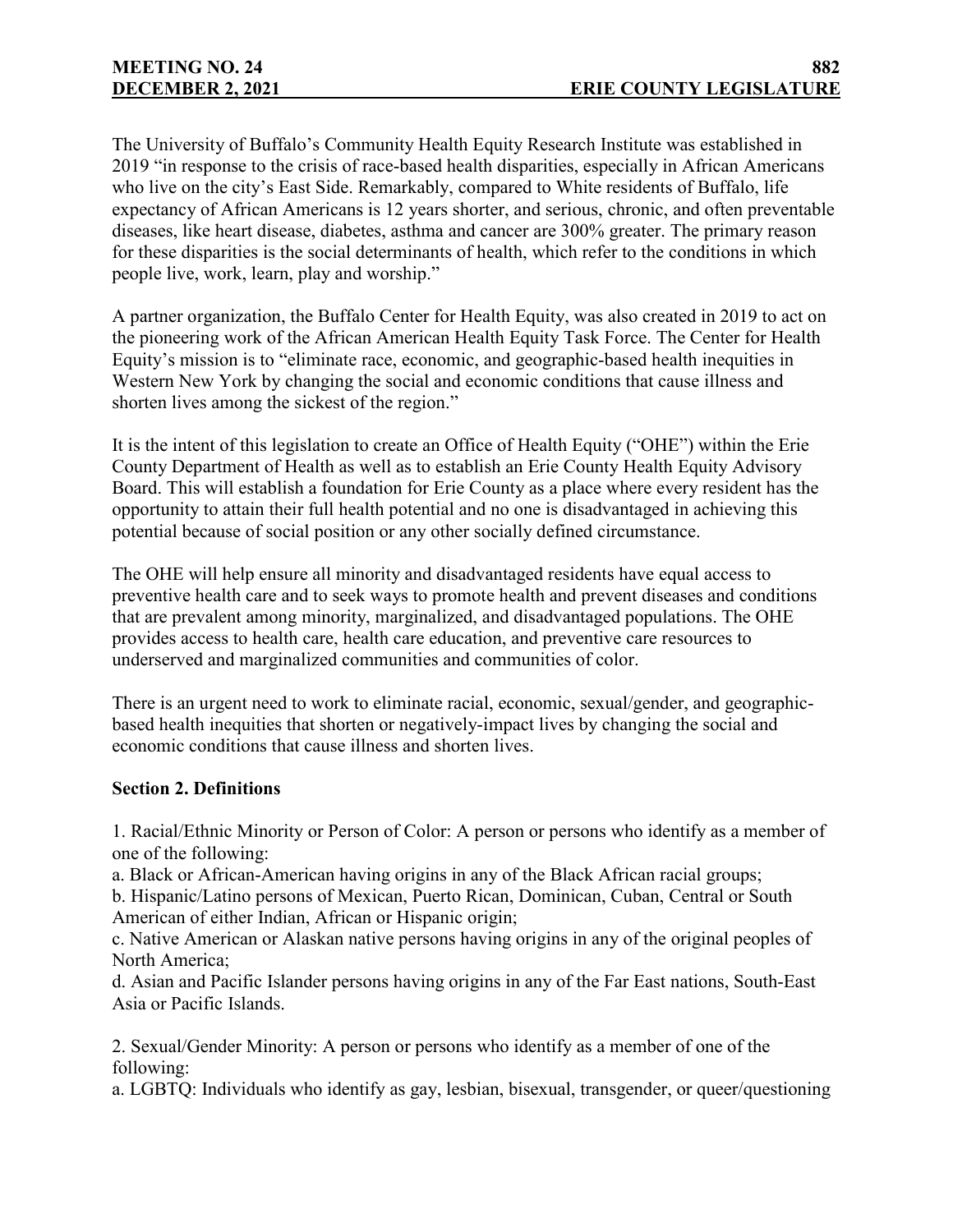# **MEETING NO. 24**

b. Gay/bisexual: Persons who are attracted to or have sexual contact with someone of the same sex.

c. Transgender: Individuals whose current gender identity differs from the sex they were assigned at birth.

3. Disadvantaged or Marginalized Person or Community: A group whose members have been subjected to prejudice based on their race, ethnicity, gender, socio-economic, sexual orientation, gender expression and identity, or other prejudice because of their identity as members of the group without regard to their individual qualities.

4. Health Disparity: A preventable difference in the burden of disease, injury, violence, or opportunities to achieve optimal health that are experienced by disadvantaged persons or populations.

5. OHE: The Erie County Department of Health's Office of Health Equity.

## **Section 3. Amending Article 5 of the Erie County Administrative Code**

Erie County Local Law No. 1-1960, as amended, constituting the Erie County Administrative Code, is hereby amended at Article 5 to add a new Section 5.08 to read as follows:

Section 5.08 Office of Health Equity.

There shall be within the Erie County Department of Health's Division of Health an Office of Health Equity headed by a Director of Health Equity. The Director of Health Equity shall assist the Erie County Commissioner of Health in carrying out the following functions of the Office of Health Equity:

a. Analyze disparities in health, health care, and availability/accessibility to health care services among disadvantaged and marginalized Erie County populations.

b. Understand and connect factors that contribute to health outcomes including the physical environment, the social determinants of health, access to clinical care, and health behaviors;

c. Make recommendations for improving delivery and access to health services for disadvantaged and marginalized populations working within the Live Well Erie framework and supporting Live Well Erie objectives for improving the social determinants of health to relevant local health care agencies, and to the County Executive, County Legislature, and Commissioner of Health.

d. Pilot models and programs to improve health disparities

e. Promote public awareness and coordinate educational events in partnership with other health agencies with the goal of supporting healthy lifestyles in disadvantaged and marginalized communities and groups.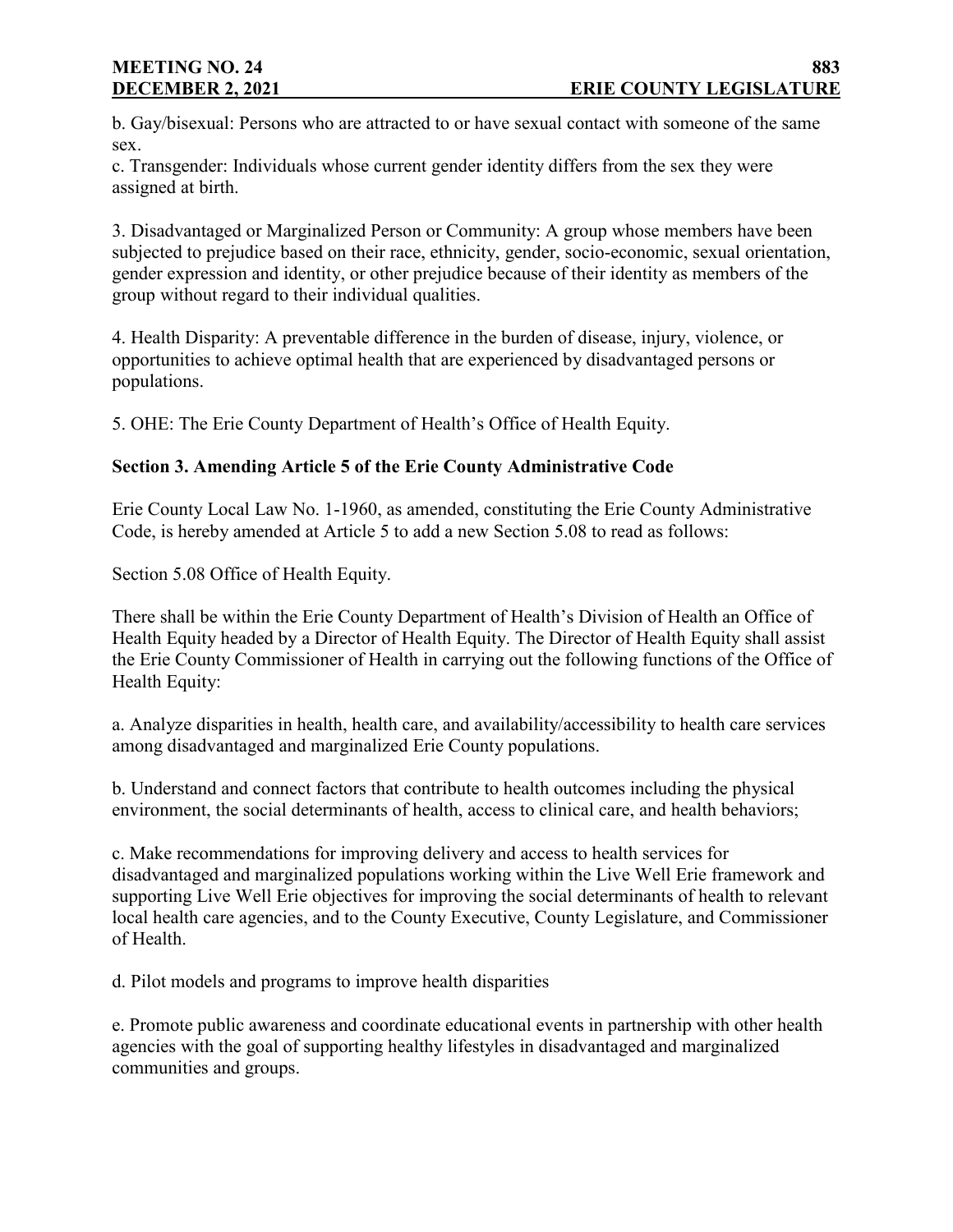f. Publish an initial needs assessment report within 18 months of the effective date of this Local Law. Such report shall present baseline data describing health disparities among racial and sexual minority populations in Erie County. The report will highlight gaps in available data and services. On an annual basis thereafter, the Commissioner of Health shall deliver to the County Executive and County Legislature a report of OHE's achievements, including but not limited to programs and services provided to advance health equity, data on populations served via OHE's outreach, and the Office's goals for the upcoming year. This annual report shall include disaggregated data to account for identifiers, including but not limited to race and zip code. The report shall also identify outcomes achieved in the context of race and zip code.

g. Collaborate with the ECDOH Community Health Assessment (CHA) to develop a specific health disparities report as part of ECDOH's CHA prepared every three years as required by NYS and to monitor and incorporate other health disparity data already collected in the region by organizations including (but not limited to) the University at Buffalo and the Buffalo Center for Health Equity.

## **Section 4. Vision Statement and Mission Statement**

## Vision Statement:

The Office of Health Equity's vision is for all disadvantaged, marginalized, and diverse populations in Erie County, who presently experience higher rates of poor health outcomes, to achieve maximum health and wellness.

## Mission Statement:

The Office of Health Equity's mission is to evaluate a wide variety of specific health outcomes among diverse populations to fully understand the depth of health disparities in Erie County and to partner with community members, healthcare providers, faith and philanthropic leaders, and organizations to enact programs that help disadvantaged, marginalized, and diverse populations in Erie County achieve maximum health and wellness.

## **Section 5. Erie County Health Equity Advisory Board**

There shall cause to be created an Erie County Health Equity Advisory Board ("Board"). The seven (7) member Board shall serve as an advisory board to the OHE Director and the Erie County Commissioner of Health. The members of the Board shall advise Erie County in best practices on administering health care, fiscal allocations of health resources and health education to disadvantaged communities and communities of color.

## Membership:

A. All appointees shall have worked in/on health issues for minorities or disadvantaged persons or have special knowledge or experience with minority or disadvantaged health issues. The Board members shall include at least one person with a medical degree or master's degree in public health.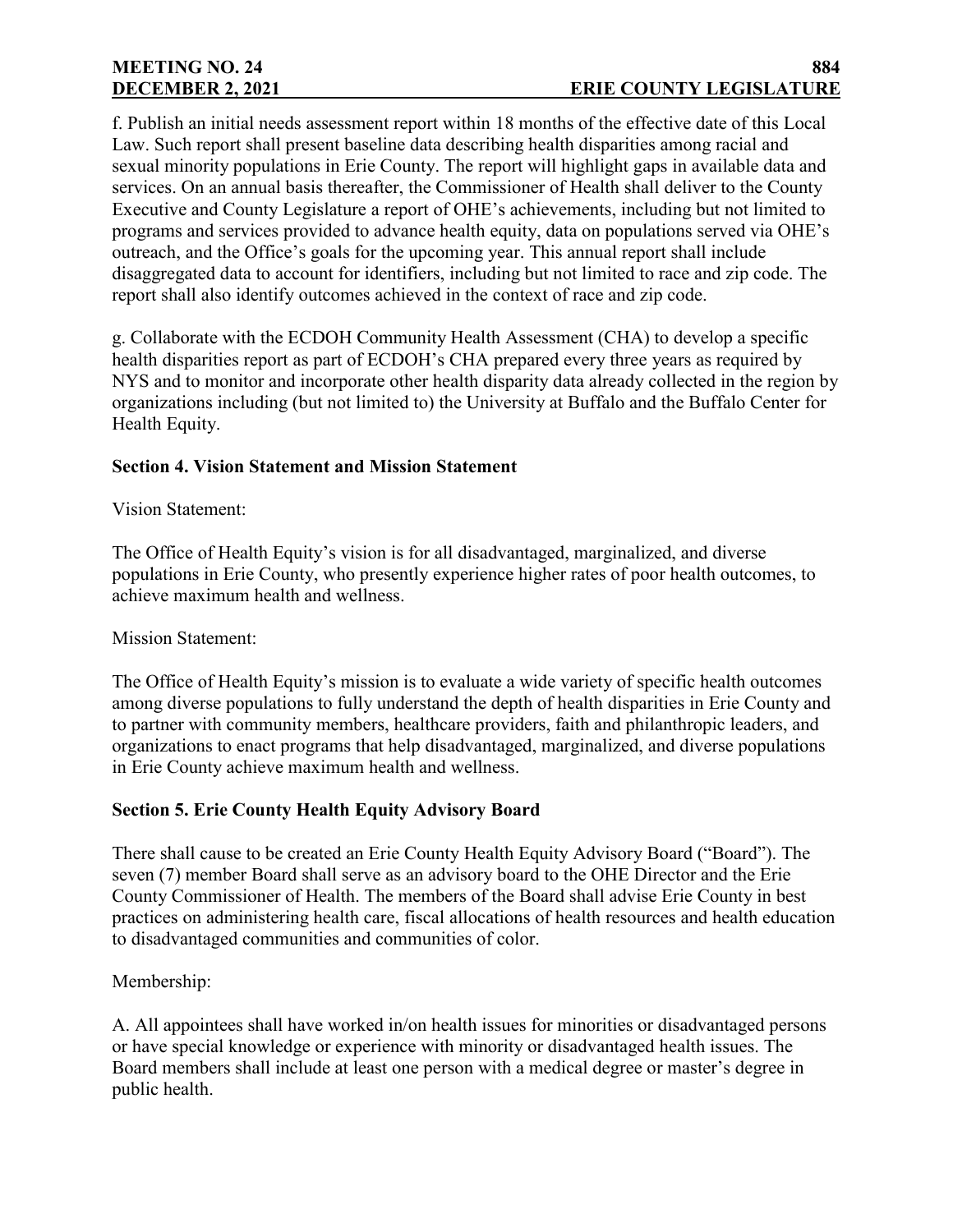B. The Board shall consist of seven (7) members to be appointed by the County Executive subject to confirmation by the County Legislature as follows:

1. Two (2) members to be recommended for appointment by the County Executive.

2. One (1) member to be recommended by each of the County Legislators whose legislative districts have the two highest rates of poverty according to the most recent US Bureau of the Census data.

3. One (1) member to be recommended for appointment by the Dean of the University of Buffalo's School of Public Health and Health Professions.

4. One (1) member to be recommended for appointment by the National Medical Association – Buffalo Chapter.

5. One (1) member to be recommended for appointment by a community organization in Erie County with a recognized public health focus in its mission. Such organization shall submit its recommendation by letter of consideration directed to the Erie County Legislature.

C. All members of the Board shall serve three-year terms.

D. Any vacancy on the Board shall be recommended for filling by the appropriate recommending authority within 30 days of the position becoming vacant. The County Executive must appoint and County Legislature must act on the appointment within 30 days of the County Executive receiving the recommendation to fill the vacancy.

## **Section 6. Effective Date**

This Local Law shall take effect upon filing with the New York State Secretary of State.

#### **Section 7. Severability**

If any clause, sentence, paragraph, subdivision, section or part of this law or the application thereof to any person, individual, corporation, firm, partnership, or business shall be adjudged by any court of competent jurisdiction to be invalid or unconstitutional, such order or judgment shall not affect, impair or invalidate the remainder thereof but shall be confined in its operation to the clause, sentence, paragraph, subdivision, section or part of this law, or in its specific application.

## **Sponsors:**

April N.M. Baskin Timothy J. Meyers Jeanne Vinal Howard Johnson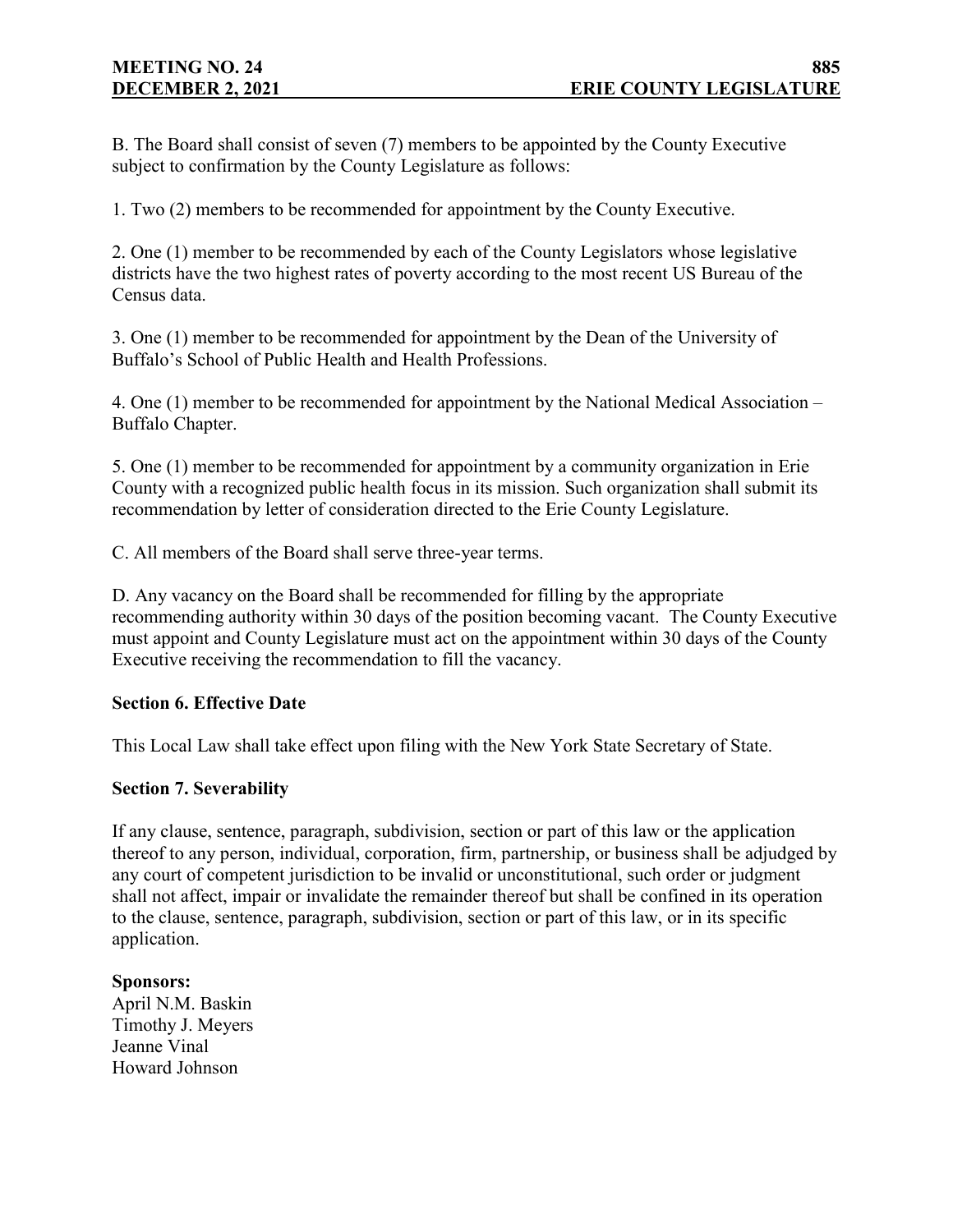MR. MEYERS moved to amend Local Law Intro. 3-1 (2021) to include Lisa M. Chimera as a co-sponsor. MR. JOHNSON seconded.

CHAIR BASKIN directed that a roll-call vote be taken.

AYES: MR. GREENE, MR. LORIGO, MR. MILLS, MR. TODARO, CHAIR BASKIN, MS. CHIMERA, MR. GILMOUR, MR. HARDWICK, MR. JOHNSON, MR. MEYERS and MS. VINAL. NOES: NONE. (AYES: 11; NOES: 0)

CARRIED UNANIMOUSLY.

MR. MEYERS moved to approve Local Law Intro. 3-1 (2021) as amended. MR. JOHNSON seconded.

CHAIR BASKIN directed that a roll-call vote be taken.

AYES: CHAIR BASKIN, MS. CHIMERA, MR. GILMOUR, MR. HARDWICK, MR. JOHNSON, MR. MEYERS and MS. VINAL. NOES: MR. GREENE, MR. LORIGO, MR. MILLS and MR. TODARO. (AYES: 7; NOES: 4)

## CARRIED.

Item 21 – CHAIR BASKIN directed that Local Law No. 4 (Print #1) 2021 remain on the table and in the FINANCE & MANAGEMENT COMMITTEE.

## GRANTED.

Item 22 – CHAIR BASKIN directed that Local Law No. 2 (Print #2) 2021 be referred to the ECONOMIC DEVELOPMENT COMMITTEE.

GRANTED.

## **COMMITTEE REPORTS**

None.

## **LEGISLATOR RESOLUTIONS**

Item 23 – MR. LORIGO presented the following resolution and moved for immediate consideration and approval. MR. TODARO seconded.

INTRO. 24-1 from LORIGO, GREENE, TODARO & MILLS. Request for the Revocation of the COVID-19 Emergency Orders & Associated Powers in EC in Accordance w/NYS Executive Law 24, Section 8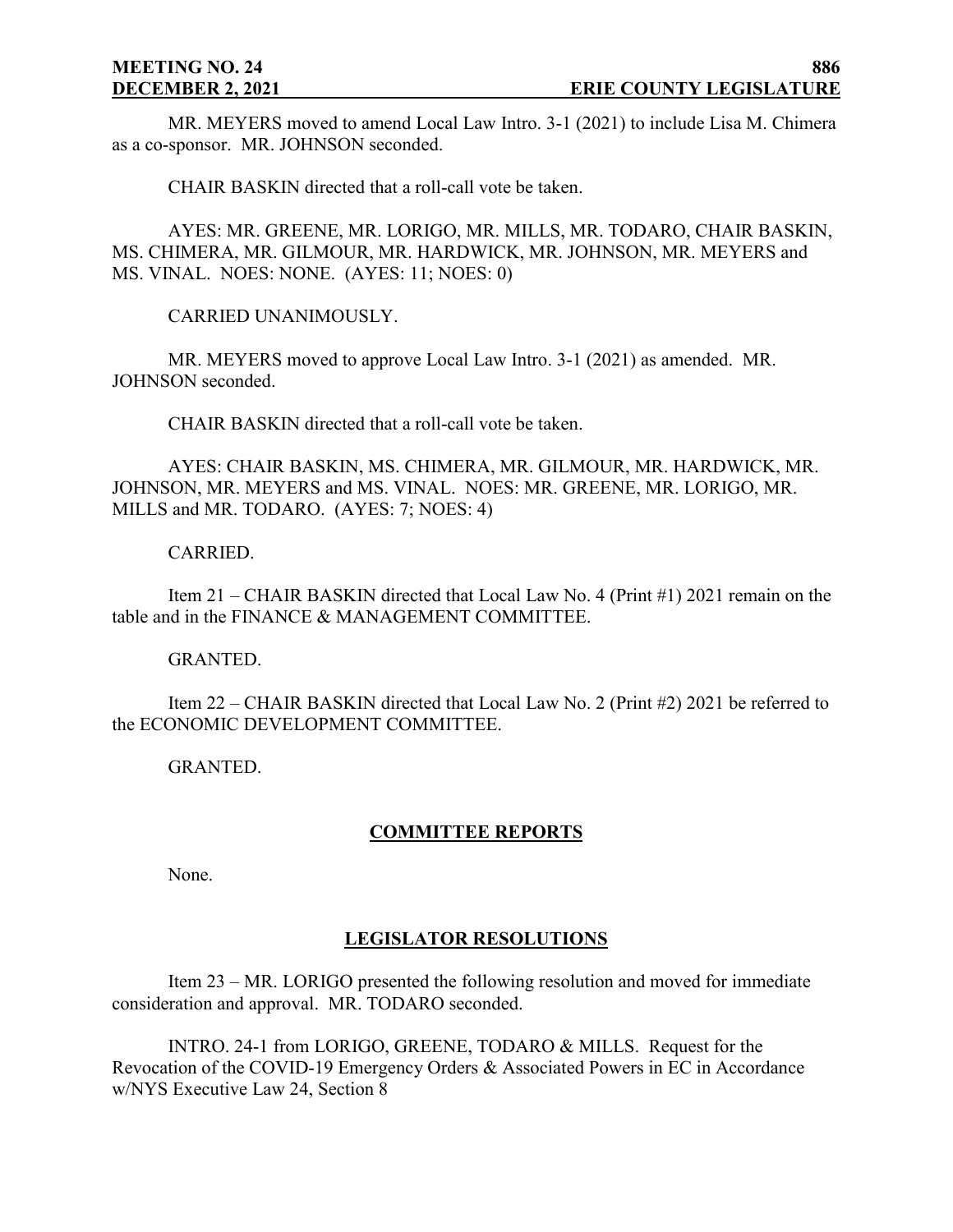CHAIR BASKIN directed that a roll-call vote be taken.

AYES: MR. GREENE, MR. LORIGO, MR. MILLS and MR. TODARO. NOES: CHAIR BASKIN, MS. CHIMERA, MR. GILMOUR, MR. HARDWICK, MR. JOHNSON, MR. MEYERS and MS. VINAL. (AYES: 4; NOES: 7)

FAILED.

#### **COMMUNICATIONS DISCHARGED FROM COMMITTEE**

None.

#### **SUSPENSION OF THE RULES**

Item 24 - MR. MEYERS moved for a Suspension of the Rules to include an item not on the agenda.

#### GRANTED.

COMM. 24E-34 from BASKIN Re: Letter to Legislature Clerk Concerning Transition of Meetings on 12/9/2021 & 12/16/2021

Received, filed and printed.

November 30, 2021

Robert M. Graber, Clerk Erie County Legislature 92 Franklin Street Fourth Floor Buffalo, New York 14202

Re: December  $9<sup>th</sup>$  Committees and December  $16<sup>th</sup>$  Work Session and Legislative Session will be Held Virtually due to the Coronavirus Pandemic

Dear Mr. Graber:

Due to the Coronavirus COVID-19 pandemic, and in order to help protect the members and staff of the Erie County Legislature and the public from potential exposure to the virus, I am writing to advise you that pursuant to Section 2.03 of the Erie County Legislature's Rules of Order, I am shifting the Legislature's scheduled December  $16<sup>th</sup>$  session from being held in the Chambers of the Legislature to a virtual hearing via Zoom. In addition, the work session will also be held via Zoom at 10:00 am that day.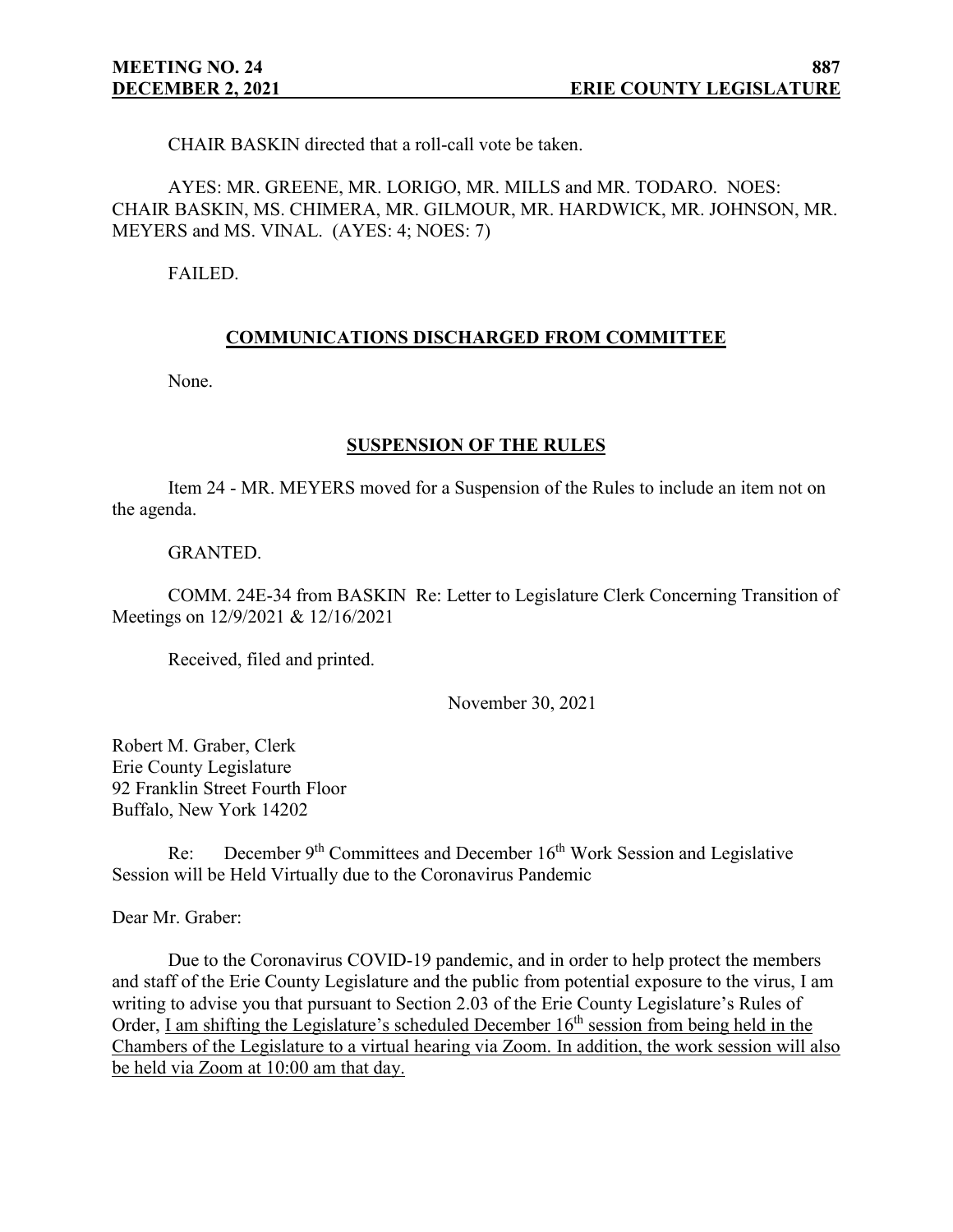In addition, legislative committees for December  $9<sup>th</sup>$  will also be held via Zoom videoconferencing.

Please notify all legislators, staff, the media, and the public of this change and the call-in details.

Thank you in advance for your assistance.

Sincerely,

April N.M. Baskin Chair of the Legislature

Item 25 - MR. MEYERS moved for a Suspension of the Rules to include an item not on the agenda.

## GRANTED.

COMM. 24D-2 from CLERK OF LEGISLATURE Re: Notice Concerning Transition of Meetings on 12/9/2021 & 12/16/2021

Received, filed and printed.

November 30, 2021

TO: ALL MEMBERS OF THE ERIE COUNTY LEGISLATURE

FROM: ROBERT M. GRABER, CLERK

SUBJECT: DECEMBER 9TH COMMITTEES AND DECEMBER 16TH WORK SESSION AND LEGISLATIVE SESSION WILL BE HELD VIRTUALLY DUE TO THE CORONAVIRUS PANDEMIC

PLEASE TAKE NOTICE that pursuant to Erie County Legislature Chair April N.M. Baskin's letter concerning COVID-19, the Erie County Legislature's scheduled December 16, 2021 legislative session and work session will be shifted from being held in the Chambers of the Legislature to a virtual hearing, to be held via Zoom.

In addition, legislative committees for December  $9<sup>th</sup>$  will also be held via Zoom videoconferencing.

The Chairwoman's letter directing the changes is attached.

The Zoom details for December  $9<sup>th</sup>$  and  $16<sup>th</sup>$  are as follows:

December 9<sup>th</sup> Committees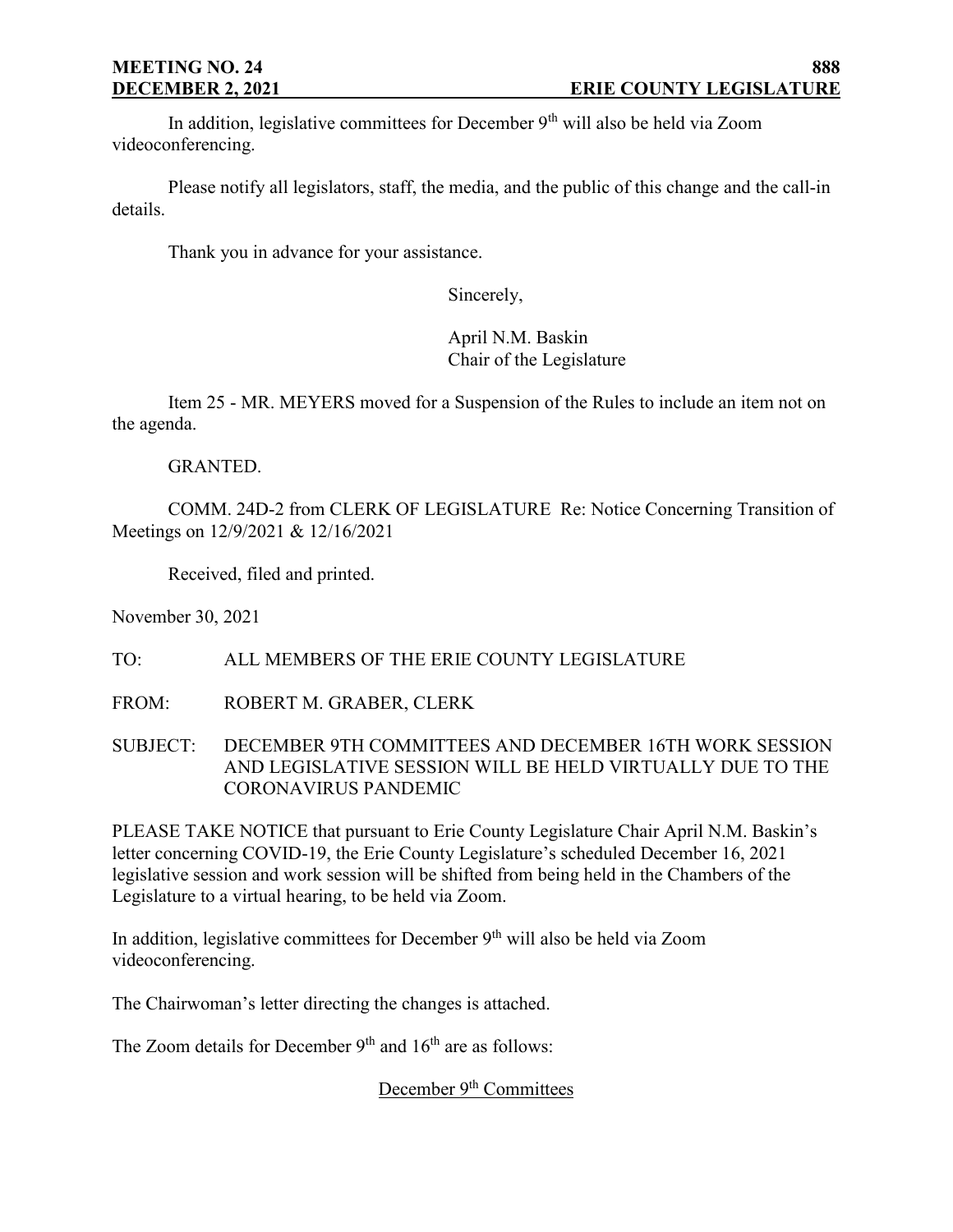# **MEETING NO. 24**

Topic: Erie County Legislature Committee Meetings Starting at 9:30 am Time: Dec 9, 2021 https://us02web.zoom.us/j/88359244893?pwd=Qko5NERub2V0Z2pWK1VzNnVBa2JhUT09 Meeting ID: 883 5924 4893 Passcode: 518947

## December 16<sup>th</sup> Work Session and Legislative Session

Topic: Erie County Legislature Session #25 – Work Session at 10 am and Session at 12 pm Time: Dec 16, 2021 https://us02web.zoom.us/j/82438442659 Meeting ID: 824 3844 2659

Thank you.

Item 26 - MR. MEYERS moved for a Suspension of the Rules to include an item not on the agenda.

## GRANTED.

COMM. 24E-35 from BASKIN Re: Letter to Legislature Clerk Calling Public Hearing for LL Intro. 2-2 (2021)

Received, filed and printed.

November 30, 2021

Robert M. Graber, Clerk Erie County Legislature 92 Franklin Street, Fourth Floor Buffalo, New York 14202

Re: Public Notice Concerning Local Law Intro. 2-2, "The Erie County Minority and Women Business Enterprise Equality and Modernization Act of 2021"

Dear Clerk Graber:

Pursuant to Article 2, Sections 203 and 204 of the Erie County Charter, please take the necessary steps to provide proper public notice to members of the Legislature, the news media and the public announcing a public hearing concerning Local Law Intro. 2-2 (2021), "The Erie County Minority and Women Business Enterprise Equality and Modernization Act of 2021".

The hearing will be held on Thursday, December 9, 2021 at 6:00 pm on Zoom.

Thank you in advance for your assistance.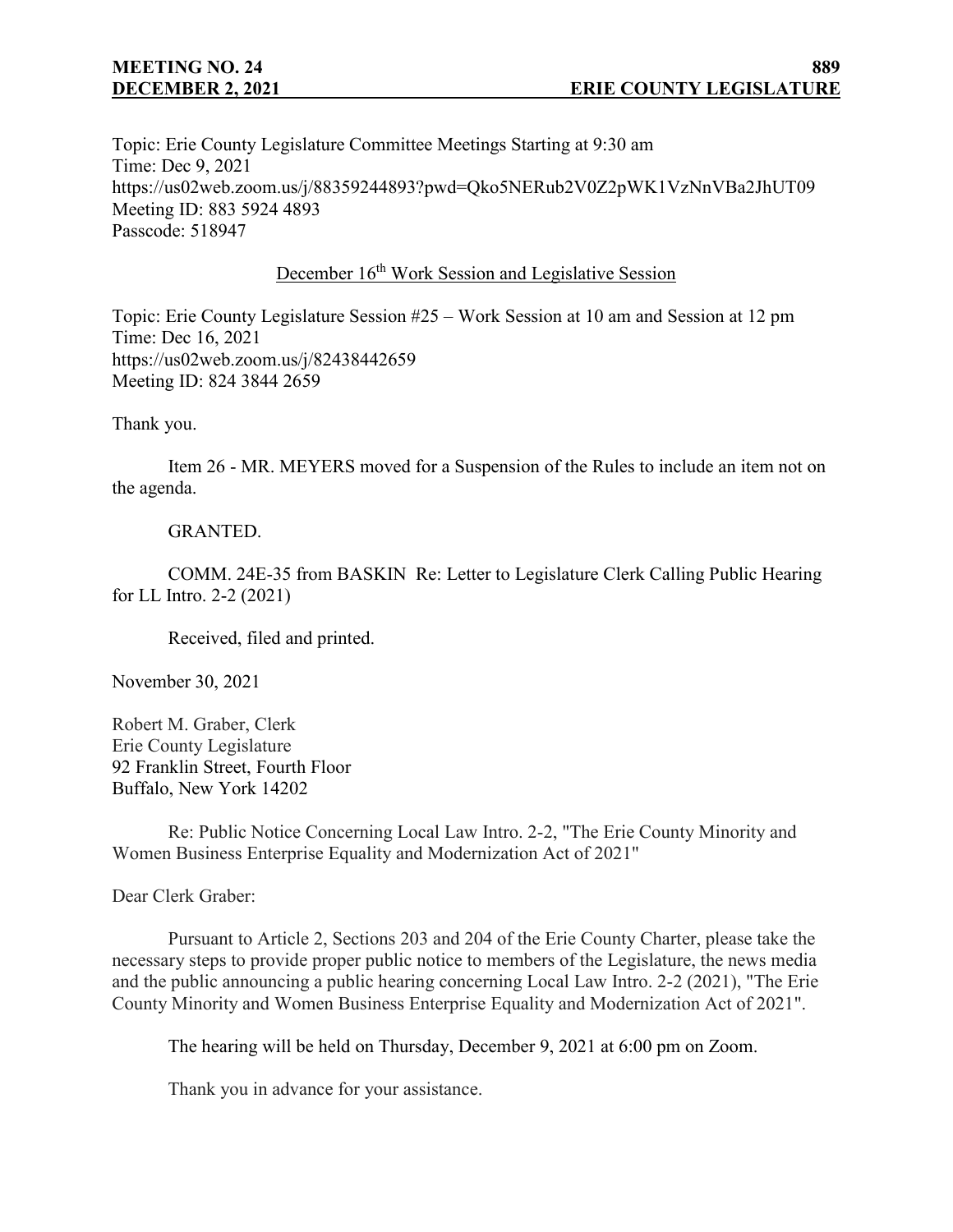Sincerely yours,

April N.M. Baskin, Chair Erie County Legislature

Item 27 - MR. MEYERS moved for a Suspension of the Rules to include an item not on the agenda.

GRANTED.

COMM. 24D-3 from CLERK OF LEGISLATURE Re: Notice Concerning Public Hearing for LL Intro. 2-2 (2021)

Received, filed and printed.

## NOTICE OF PUBLIC HEARING

PLEASE TAKE NOTICE that a meeting of the County Legislature of the County of Erie, New York, shall be held via Zoom Videoconferencing, on the 9<sup>th</sup> day of December 2021, at 6:00 P.M., for the purpose of conducting a public hearing to hear public comment concerning Local Law Intro. 2-2 (2021), "The Erie County Minority and Women Business Enterprise Equality and Modernization Act of 2021".

A copy of the proposed Local Law may be seen at: https://www2.erie.gov/legislature/sites/www2.erie.gov.legislature/files/uploads/Session\_Folders/ 2021/24/LL%20Intro.%202-2%20%282021%29.pdf

To sign-up to speak at the Zoom Public Hearing, follow this link to register: https://us02web.zoom.us/meeting/register/tZwufuyrpj4pH9bR-GIsl8i7nIvX3VoKSXDD

Persons who wish to watch the hearing, but not speak, may do so at: https://www.facebook.com/ECLegDemCaucus

Buffalo, New York November 30, 2021

## BY ORDER OF THE COUNTY LEGISLATURE OF THE COUNTY OF ERIE, NEW YORK

Robert M. Graber, Clerk Erie County Legislature

Item 28 - MR. MEYERS moved for a Suspension of the Rules to include an item not on the agenda.

GRANTED.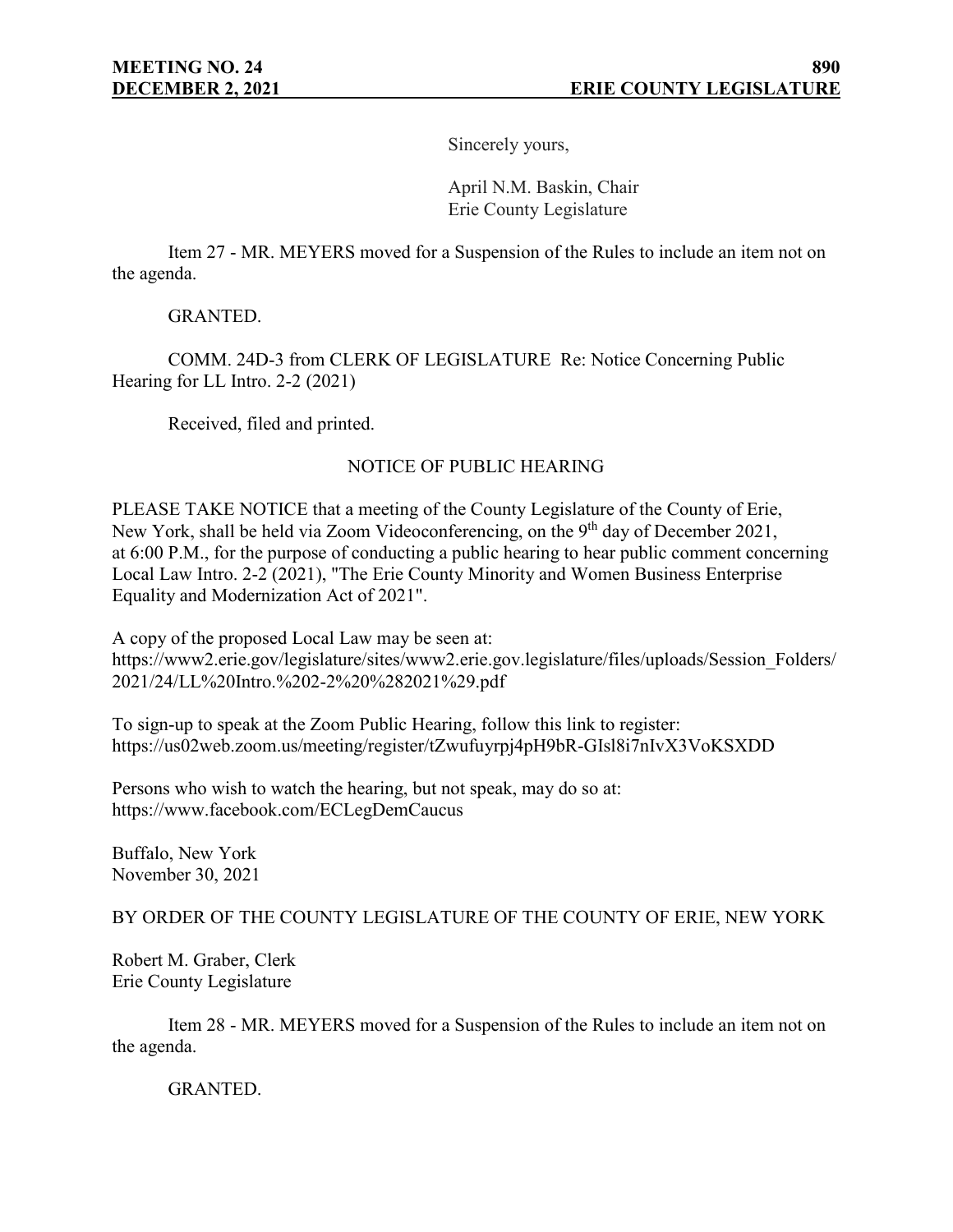COMM. 24D-4 from DEPARTMENT OF LAW Re: Opinion as to Form LL Intro. 3-1 (2021)

Received, filed and printed.

November 30, 2021

Via Email Only Hon. April N.M. Baskin, Chairwoman Erie County Legislature Old Erie County Hall 92 Franklin Street, 4<sup>th</sup> Floor Buffalo, New York 14202

## Re: Opinion as to Form Local Law Intro No 3-1 2021

Dear Chairwoman Baskin:

In accordance with the obligations of the Erie County Attorney set forth in subsection 3, Section 204 of Article 2 of the Erie County Charter, this legal opinion concerns Local Law Intro No. 3-1-2021 (3-1).

#### **Preemption**

Under New York state law, preemption occurs when a local law directly conflicts with a state statute, or where a state statute expressly states that local laws on a given subject matter are preempted. Preemption can also occur where the State Legislature has assumed full regulatory responsibility in a field related to the proposed local law.

Here, New York State Municipal Home Rule Law Section (NYSMHRL) 33 provides specific authority which permits counties to enact and amend county administrative codes which shall set forth the details of administration of the county government in harmony with the provisions of the county charter. Since the State Legislature has granted counties specific authority to amend county administrative codes and the code amendments contemplated by 3-1 do not fall within the limitations to such authority delineated in NYSMHRL, there is no preemption issue of concern.

#### Grammar

The stated purpose of 3-1 is to amend the Erie County Administrative Code in order to create an Office of Health Equity within the Erie County Department of Health and to create an Erie County Health Equity Advisory Board for the purpose of providing advice to the Director of the newly created Office of Health Equity and the Erie County Commissioner of Health. We find the grammar and usage of 3-1 to be sufficient in order to achieve the stated purpose.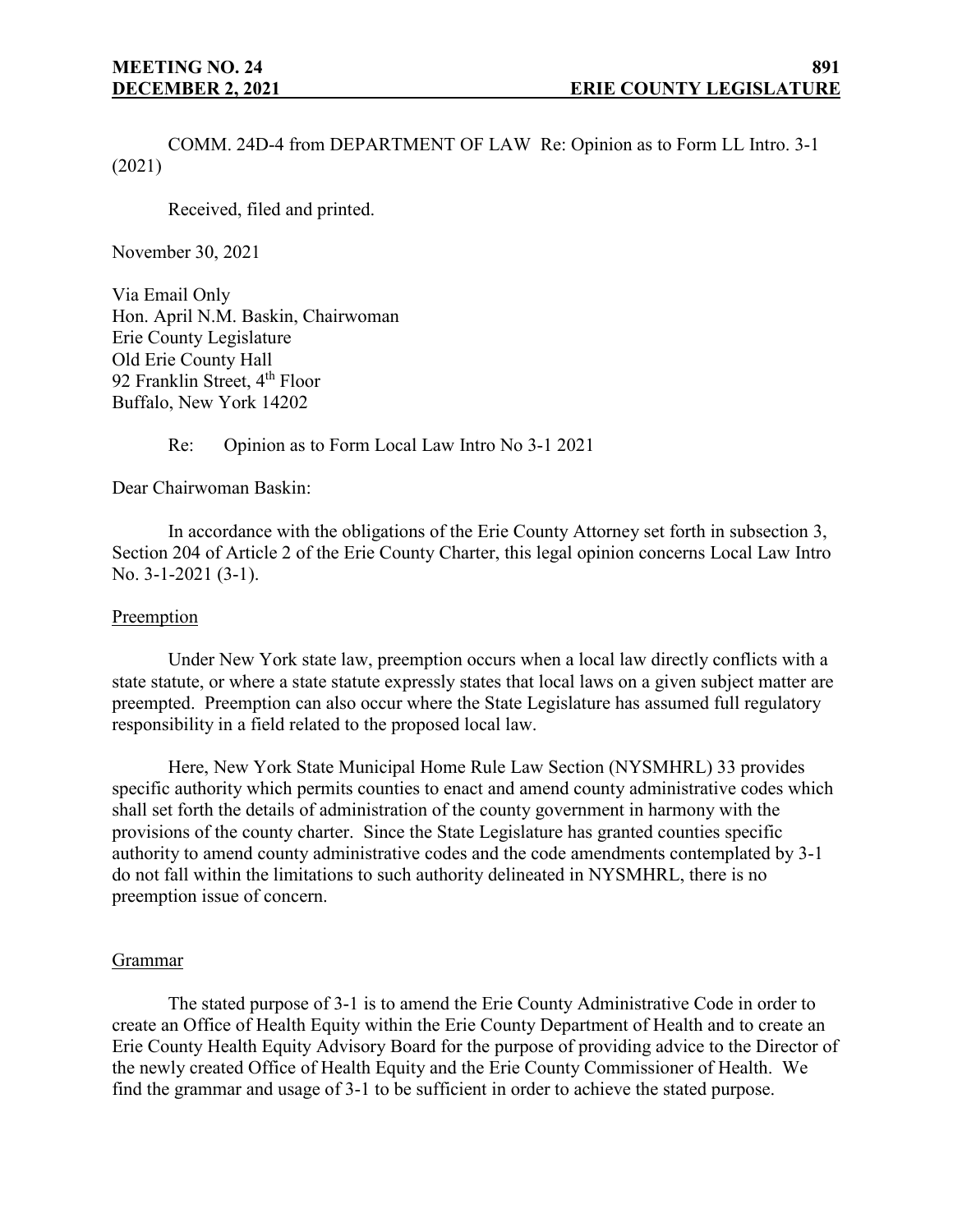## Ambiguities

While every hypothetical circumstance or eventuality cannot be addressed in the scope of this opinion, 3-1 does not present any facial ambiguities that would frustrate its implementation and enforcement.

#### Conclusion

We find that Local Law Intro. 3-1-2021 is sufficient as to form.

Very truly yours,

Gregory P Kammer Assistant Erie County Attorney

Item 29 - MR. MEYERS moved for a Suspension of the Rules to include an item not on the agenda.

## GRANTED.

COMM. 24E-36 from LORIGO, GREENE, TODARO & MILLS Re: Request to ED Committee Chair for Discussion on ErieNet

Received and referred to the Economic Development Committee.

## **COMMUNICATIONS FROM ELECTED OFFICIALS**

## FROM CHAIR BASKIN

Item 30 – (COMM. 24E-1) Updated 2021 Committee Assignments

Received, filed and printed.

## **2021 Committee Assignments**

## **Finance & Management**

## **Health & Human Services**

**Chair:** Timothy Meyers Chair of Legislature: April Baskin Vice Chair: Howard Johnson Members: Kevin Hardwick

Joseph Lorigo John Mills Clerk: John Davis

**Chair:** Lisa Chimera Chair of Legislature: April Baskin Vice Chair: John Gilmour Members: Jeanne Vinal Joseph Lorigo Frank Todaro Clerk: Rebecca Brooks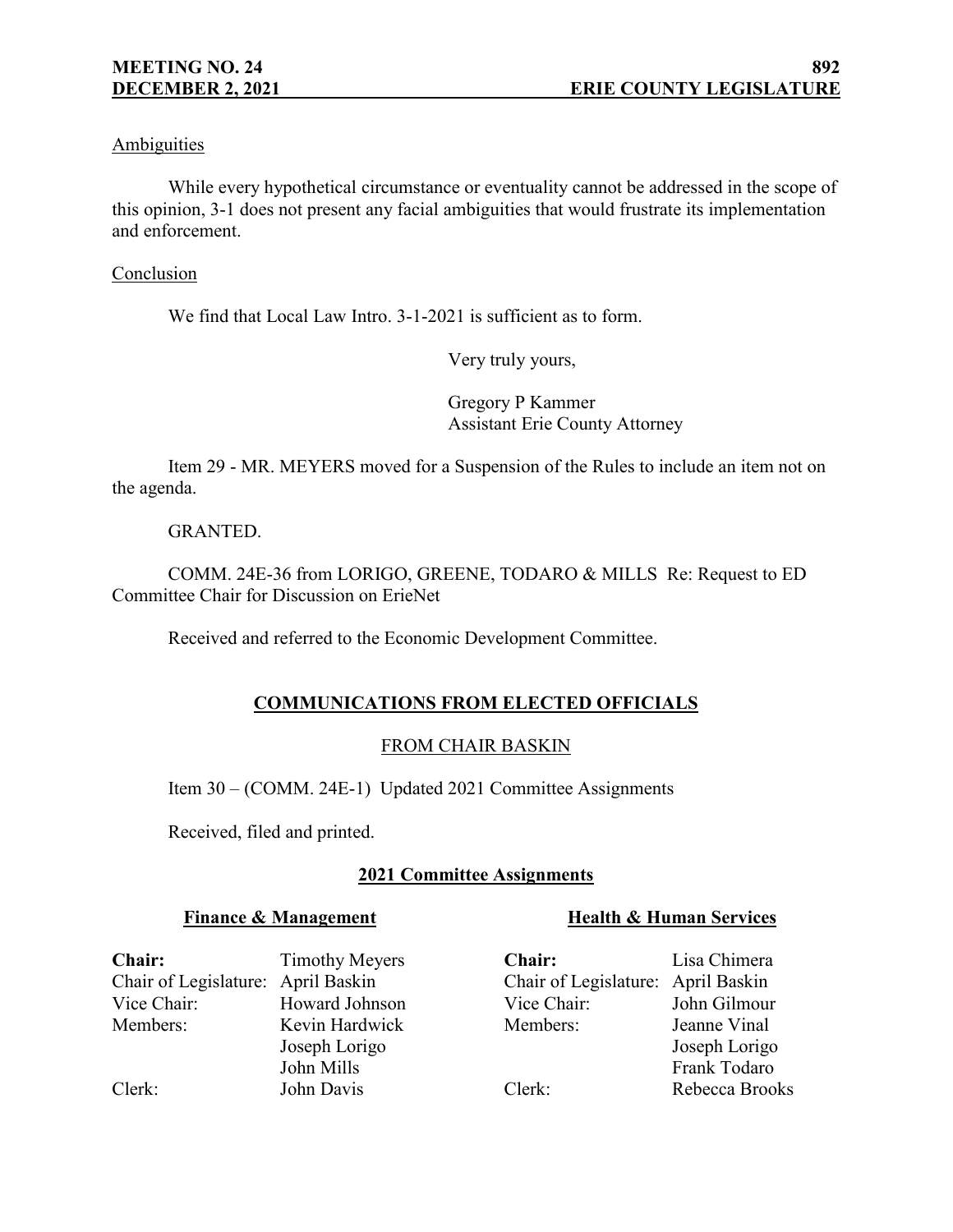## **Government Affairs**

| Chair:                             | John Gilmour   |
|------------------------------------|----------------|
| Chair of Legislature: April Baskin |                |
| Vice Chair:                        | Lisa Chimera   |
| Members:                           | Kevin Hardwick |
|                                    | Joseph Lorigo  |
|                                    | Frank Todaro   |

Clerk: Sean Mulligan

## **Economic Development**

| <b>Chair:</b>                      | Howard Johnson        | <b>Chair:</b>               | Lisa ( |
|------------------------------------|-----------------------|-----------------------------|--------|
| Chair of Legislature: April Baskin |                       | Chair of Legislature: April |        |
| Vice Chair:                        | <b>Timothy Meyers</b> | Vice Chair:                 | Jeann  |
| Members:                           | John Gilmour          | Members:                    | Kevin  |
|                                    | Joseph Lorigo         |                             | John   |
|                                    | John Mills            |                             | Chris  |
| Clerk:                             | Brendan O'Connor      | Clerk:                      | Jessic |
|                                    |                       |                             |        |

## **Energy & Environment**

| <b>Chair:</b>                      | <b>Timothy Meyers</b> | <b>Chair:</b>                      | Jeanne Vinal   |
|------------------------------------|-----------------------|------------------------------------|----------------|
| Chair of Legislature: April Baskin |                       | Chair of Legislature: April Baskin |                |
| Vice Chair:                        | Jeanne Vinal          | Vice Chair:                        | John Gilmour   |
| Members:                           | Kevin Hardwick        | Members:                           | Howard Johnson |
|                                    | John Mills            |                                    | John Mills     |
|                                    | Frank Todaro          |                                    | Frank Todaro   |
| Clerk:                             | Sean Mulligan         | Clerk:                             | Jacob Wagner   |

## **Public Safety**

| Howard Johnson                     |
|------------------------------------|
| Chair of Legislature: April Baskin |
| John Gilmour                       |
| <b>Timothy Meyers</b>              |
| Frank Todaro                       |
| <b>Christopher Greene</b>          |
| Louis Eve                          |
|                                    |

## **Community Enrichment**

| <b>Chair:</b>                      | Kevin Hardwick            |
|------------------------------------|---------------------------|
| Chair of Legislature: April Baskin |                           |
| Vice Chair:                        | Howard Johnson            |
| Members:                           | Jeanne Vinal              |
|                                    | John Mills                |
|                                    | <b>Christopher Greene</b> |
| Clerk:                             | Jacob Wagner              |

## **Minority & Women Business Enterprise**

| Chair:                             | Lisa Chimera              |
|------------------------------------|---------------------------|
| Chair of Legislature: April Baskin |                           |
| Vice Chair:                        | Jeanne Vinal              |
| Members:                           | Kevin Hardwick            |
|                                    | John Mills                |
|                                    | <b>Christopher Greene</b> |
| Clerk:                             | Jessica Schuster          |

## **Small Business Committee**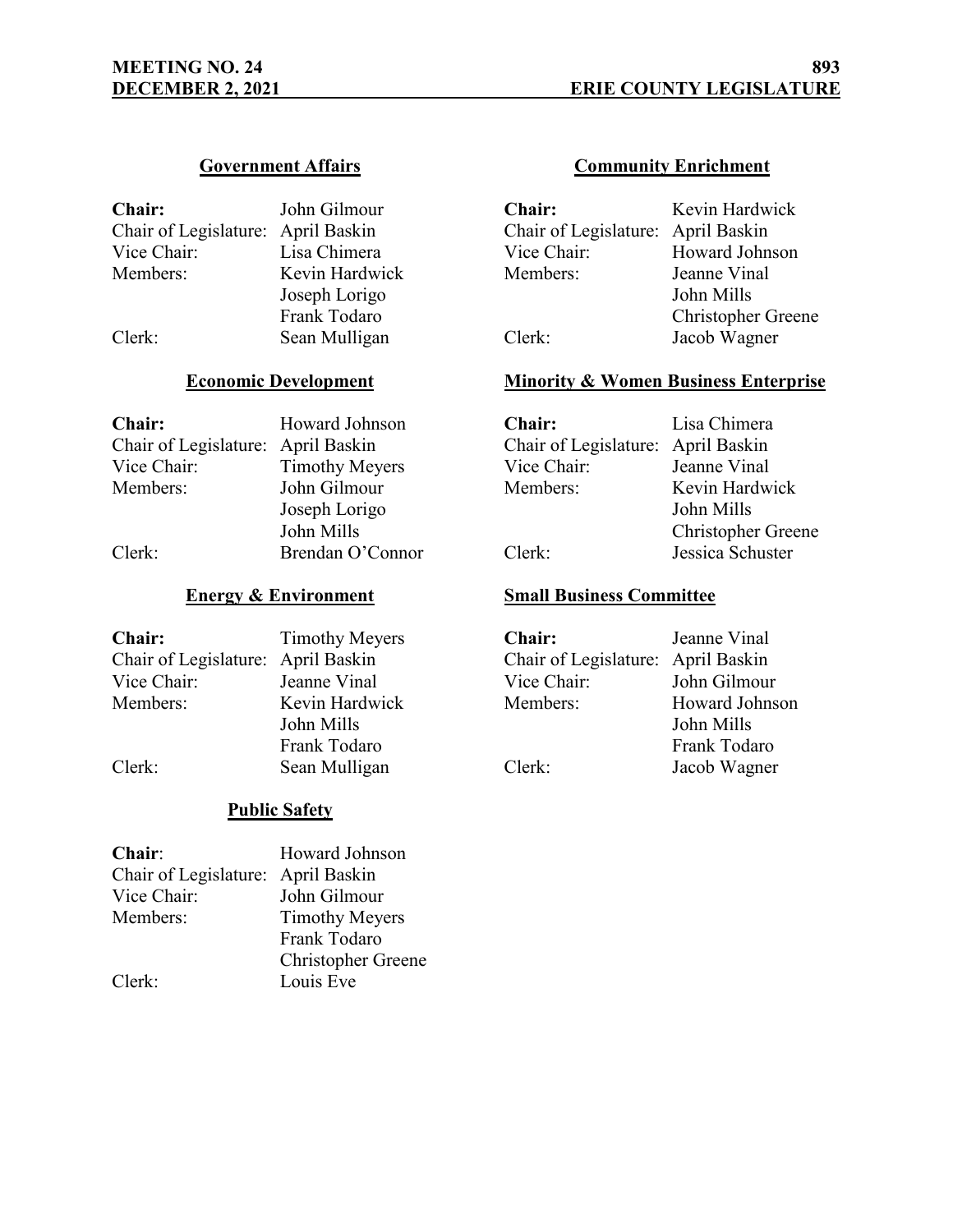#### FROM CHAIR BASKIN, LEGISLATORS CHIMERA, GILMOUR, HARDWICK, JOHNSON & VINAL

Item 31 – (COMM. 24E-2) Petition Designating Timothy J. Meyers Majority Leader

Received, filed and printed.

November 23, 2021

We, the undersigned, representing a majority of the members of the Majority Caucus in the Erie County Legislature do hereby designate Timothy J. Meyers as Majority Leader of the Erie County Legislature for 2021.

Howard J. Johnson, Jr. April N.M. Baskin Legislator, District 1 Legislator, District 2

Lisa M. Chimera Kevin R. Hardwick

Jeanne M. Vinal Timothy J. Meyers

John J. Gilmour Legislator, District 7

Legislator, District 3 Legislator, District 4

Legislator, District 5 Legislator, District 7

FROM THE COUNTY EXECUTIVE

Item 32 – (COMM. 24E-3) Notification of Appointment of Interim Commissioner of Senior **Services** 

Received, filed and printed.

November 16, 2021

Erie County Legislature 92 Franklin Street, 4<sup>th</sup> Floor Buffalo, NY 14202

> RE: Notification to the Legislature on the Appointment of Interim Commissioner of Senior Services

Dear Honorable Members,

Pursuant to Article 16, Section 1601 of the County's Charter, I hereby appoint Randall Hoak to the position of Interim Commissioner of Senior Services effective immediately. Randall Hoak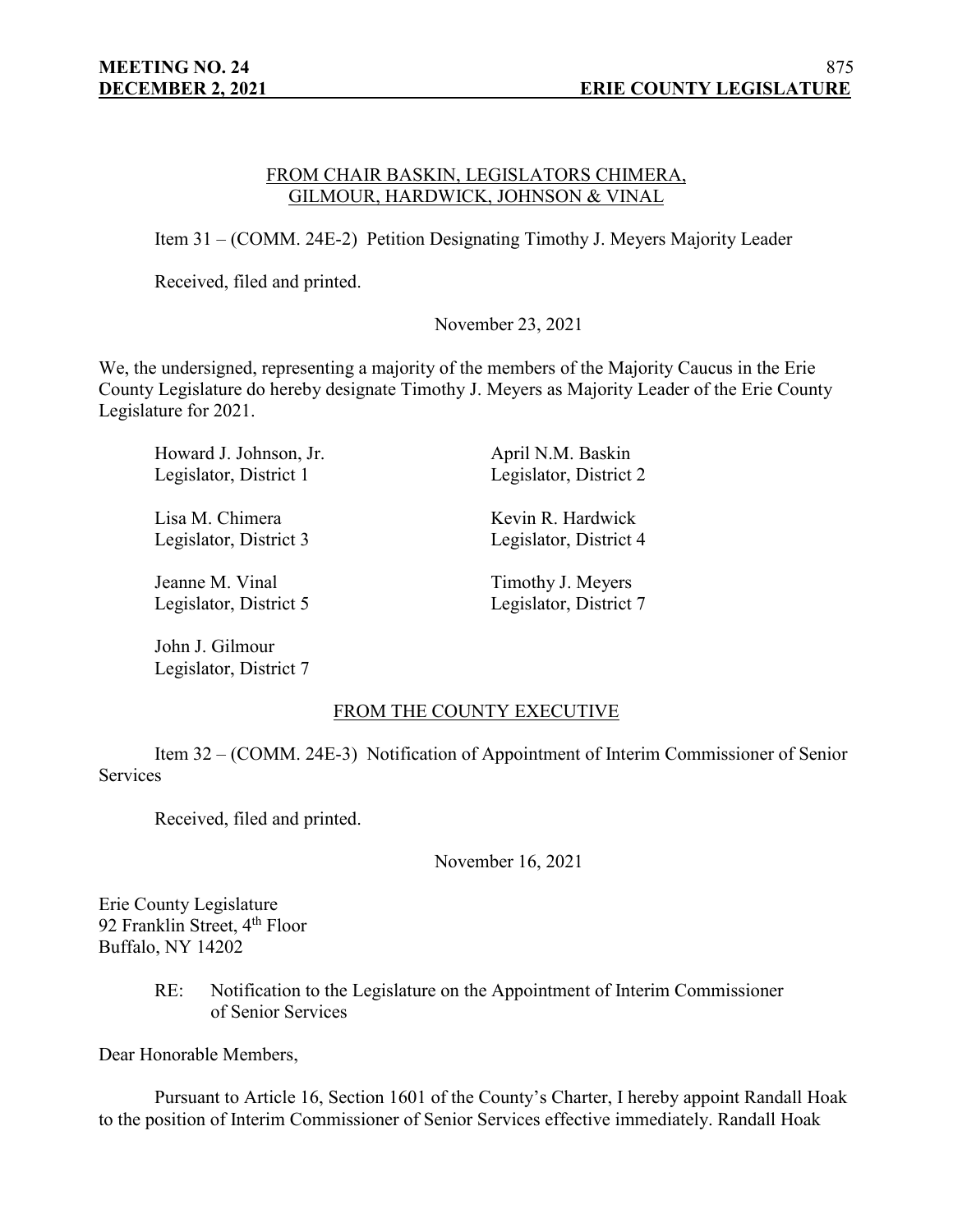will be serving as Interim Commissioner until he leaves county service at the end of the year to take on his new role as Town of Hamburg Supervisor.

Should your Honorable Body Require further information, I encourage you to contact my Chief of Staff, Jennifer Hibit. Thank you for your consideration on this matter.

Sincerely,

Mark C. Poloncarz, Esq. Erie County Executive

## FROM THE COMPTROLLER

Item 33 – (COMM. 24E-4) Sales Tax Receipt for 09/2021

Received and referred to the FINANCE & MANAGEMENT COMMITTEE.

## FROM LEGISLATOR LORIGO

Item 34 – (COMM. 24E-5) Minority Caucus Appointment to the Visit Buffalo Niagara Board of Directors

Received and referred to the ECONOMIC DEVELOPMENT COMMITTEE.

## FROM LEGISLATOR MILLS

Item 35 – (COMM. 24E-6) Letter of Absence from Session 22 - November 23, 2021

Received, filed and printed.

November 22, 2021

Hon. Robert Graber Clerk, Erie County Legislature 95 Franklin Street  $-4$ <sup>th</sup> Floor Buffalo, NY 14202

Dear Clerk Graber,

Please be advised that due to a pre-existing obligation to Chair a joint session of the Soil and Water Conservation District Boards for Erie and Wyoming Counties, I will be unable to attend the November 22<sup>nd</sup> Special Session of the Erie County Legislature.

Please enter the aforementioned in the Legislature's official record.

Sincerely,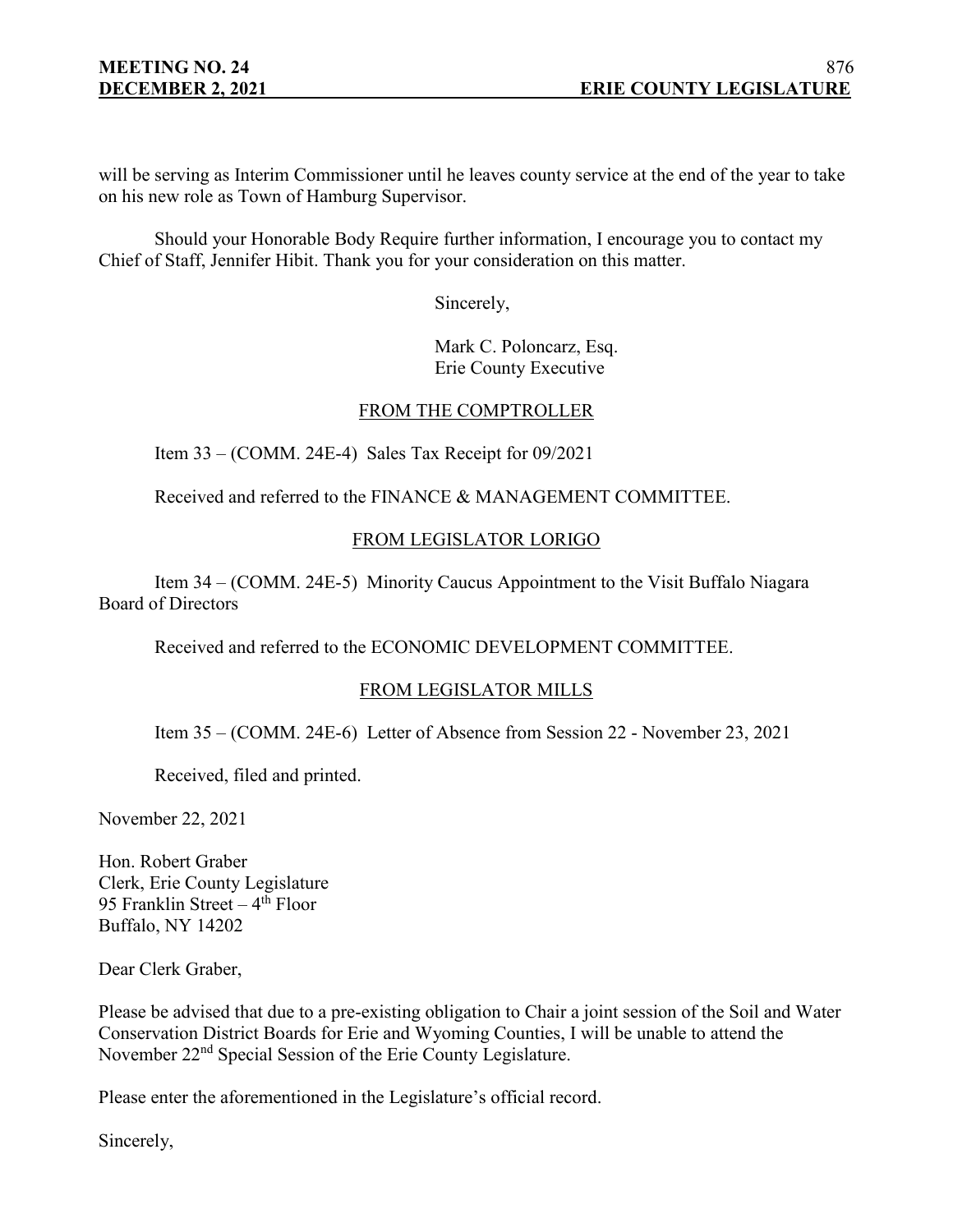John J. Mills Erie County Legislator

## FROM THE COUNTY EXECUTIVE

Item 36 – (COMM. 24E-7) Re-Appointment to the Buffalo & Erie County Public Library Board of Directors

Received and referred to the COMMUNITY ENRICHMENT COMMITTEE.

Item 37 – (COMM. 24E-8) Authorization to Accept Funding & Contract w/NYSDoH

Item 38 – (COMM. 24E-9) Authorization to Accept Funding & Contract w/NYS Public Health Corps

Item 39 – (COMM. 24E-10) Personnel Modification - ECDoH

The above three items were received and referred to the HEALTH & HUMAN SERVICES COMMITTEE.

Item 40 – (COMM. 24E-11) Site Design Engineering & Construction Oversight Services - Trailblazing Women Monuments

Received and referred to the ECONOMIC DEVELOPMENT COMMITTEE.

Item 41 – (COMM. 24E-12) Community Climate Action Plan & Professional Services Term Agreement

Received and referred to the ENERGY & ENVIRONMENT COMMITTEE.

Item 42 – (COMM. 24E-13) Authorization to Accept Funding & Contract for Extension of Youth Engagement Hours

Received and referred to the HEALTH & HUMAN SERVICES COMMITTEE.

Item 43 – (COMM. 24E-14) Authorization of Establishment of ErieNet Local Development Corporation

Item 44 – (COMM. 24E-15) PILOT Agreement - Solar Energy Systems, Buffalo

The above two items were received and referred to the ECONOMIC DEVELOPMENT COMMITTEE.

Item 45 – (COMM. 24E-16) Notice of Adoption of 2021 Assessment Rolls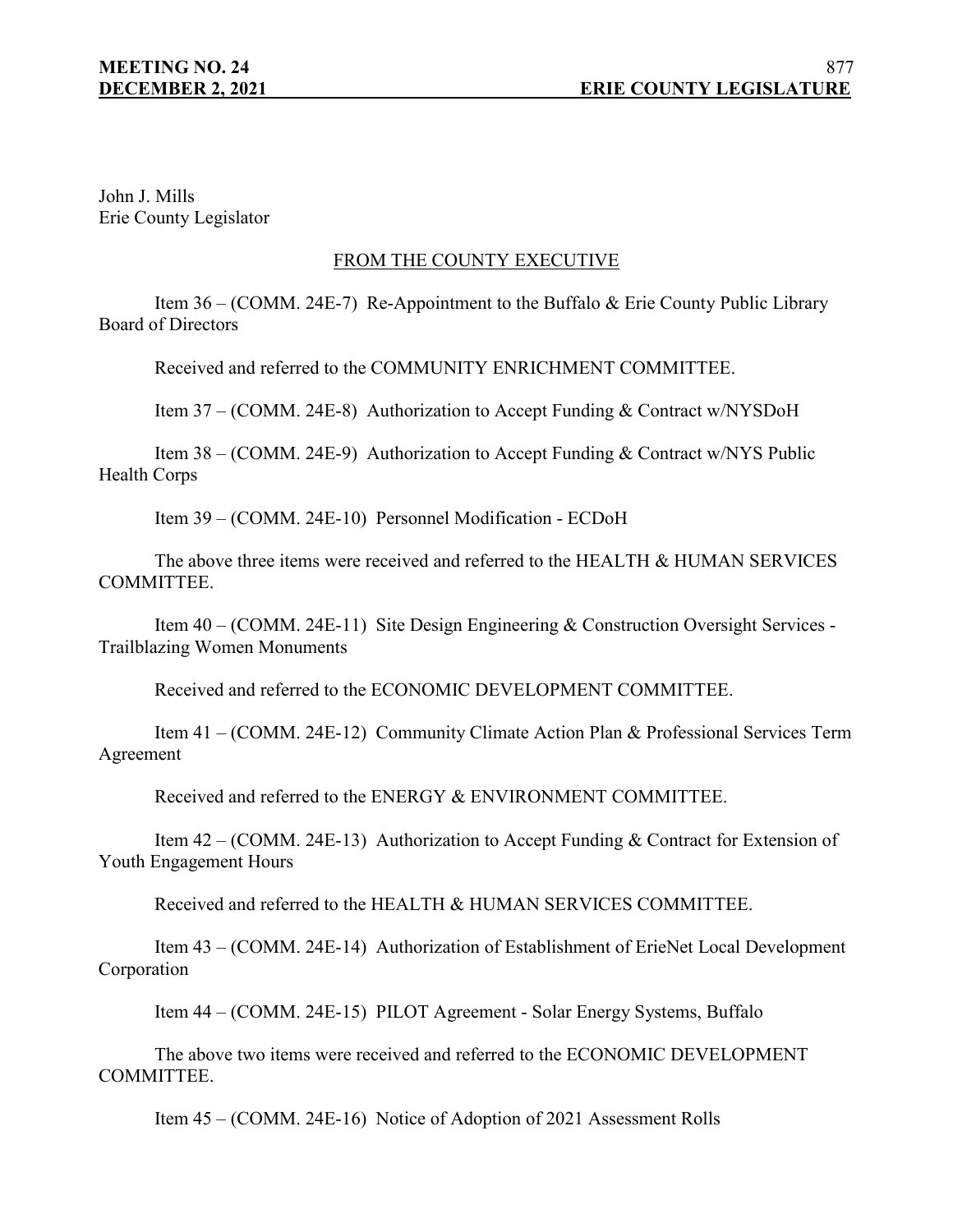Item 46 – (COMM. 24E-17) ECSD No. 6 - Engineering Term Contract Agreement - Work Order: AECOM-4

Item 47 – (COMM. 24E-18) ECSD No. 6 - Engineering Term Contract Agreement - Work Order: GP-2

Item 48 – (COMM. 24E-19) ECSD No. 3 - Bid Opening

Item 49 – (COMM. 24E-20) ECSD No. 3 - Engineer Term Contract Agreement

Item 50 – (COMM. 24E-21) ECSD No. 4 - Contract Close Out

Item 51 – (COMM. 24E-22) ECSD - Low Income Household Water Assistance Program

The above seven items were received and referred to the ENERGY & ENVIRONMENT COMMITTEE.

Item 52 – (COMM. 24E-23) Authorization of Establishment of 2020-2022 Disability Awareness Grant Funding

Received and referred to the HEALTH & HUMAN SERVICES COMMITTEE.

Item 53 – (COMM. 24E-24) Ellicott Street Building Clay Tile Roof Reconstruction - SUNY Erie City Campus

Received and referred to the ECONOMIC DEVELOPMENT COMMITTEE.

Item 54 – (COMM. 24E-25) Dept. of Homeland Sec. & Emergency Services Consulting **Contract** 

Item 55 – (COMM. 24E-26) Authorization to Accept FY 21 State Homeland Security Grant

Item 56 – (COMM. 24E-27) Authorization to Contract for Emergency Pop-Up Shelters

The above three items were received and referred to the PUBLIC SAFETY COMMITTEE.

Item 57 – (COMM. 24E-28) Authorization to Accept Donated Gift Card

Received and referred to the HEALTH & HUMAN SERVICES COMMITTEE.

#### FROM THE SHERIFF

Item 58 – (COMM. 24E-29) Authorization to Transfer Funds to Acquire New Explosives Detection K9

Item 59 – (COMM. 24E-30) Variable Minimum for Undersheriff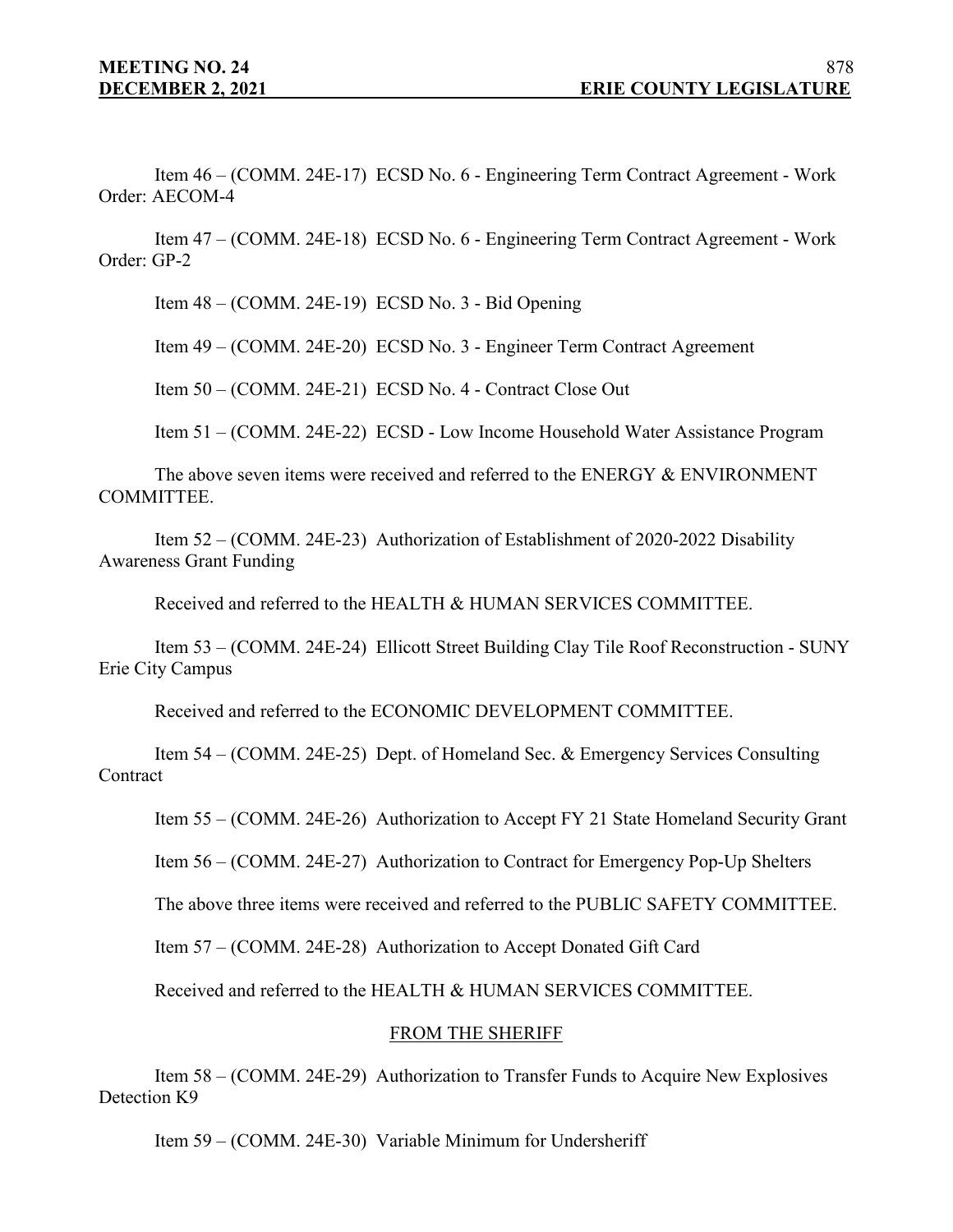The above two items were received and referred to the PUBLIC SAFETY COMMITTEE.

#### FROM THE COUNTY EXECUTIVE

Item 60 – (COMM. 24E-31) Appointments to Fire Advisory Board

Received and referred to the PUBLIC SAFETY COMMITTEE.

Item 61 – (COMM. 24E-32) Appointments to the Mental Hygiene Community Services Board

Item 62 – (COMM. 24E-33) Additional Funding for EC Healthcare Careers Program

The above two items were received and referred to the HEALTH & HUMAN SERVICES COMMITTEE.

## **COMMUNICATIONS FROM THE DEPARTMENTS**

#### FROM THE DEPARTMENT OF LAW

Item 63 – (COMM. 24D-1) Local Emergency Order Extensions

Received and referred to the HEALTH & HUMAN SERVICES COMMITTEE.

## **COMMUNICATIONS FROM THE PEOPLE AND OTHER AGENCIES**

#### FROM KRISTA HARRISON

Item 64 – (COMM. 24M-1) Letter Concerning State of Emergency in EC

Received and referred to the HEALTH & HUMAN SERVICES COMMITTEE.

#### **ANNOUNCEMENTS**

Item 65 – Chair Baskin announced that this evening at 6 p.m., the Legislature will conduct a Public Hearing regarding Local Law Intro. 4-1 (2021), concerning the Reapportionment of County Legislative Districts in Erie County. The hearing will be held here in the Chambers of the Legislature.

Also, this Monday, Tuesday, and Wednesday, also at 6:00 p.m., the Legislature will conduct Public Hearings regarding the Buffalo Bills stadium and the potential construction and location of a